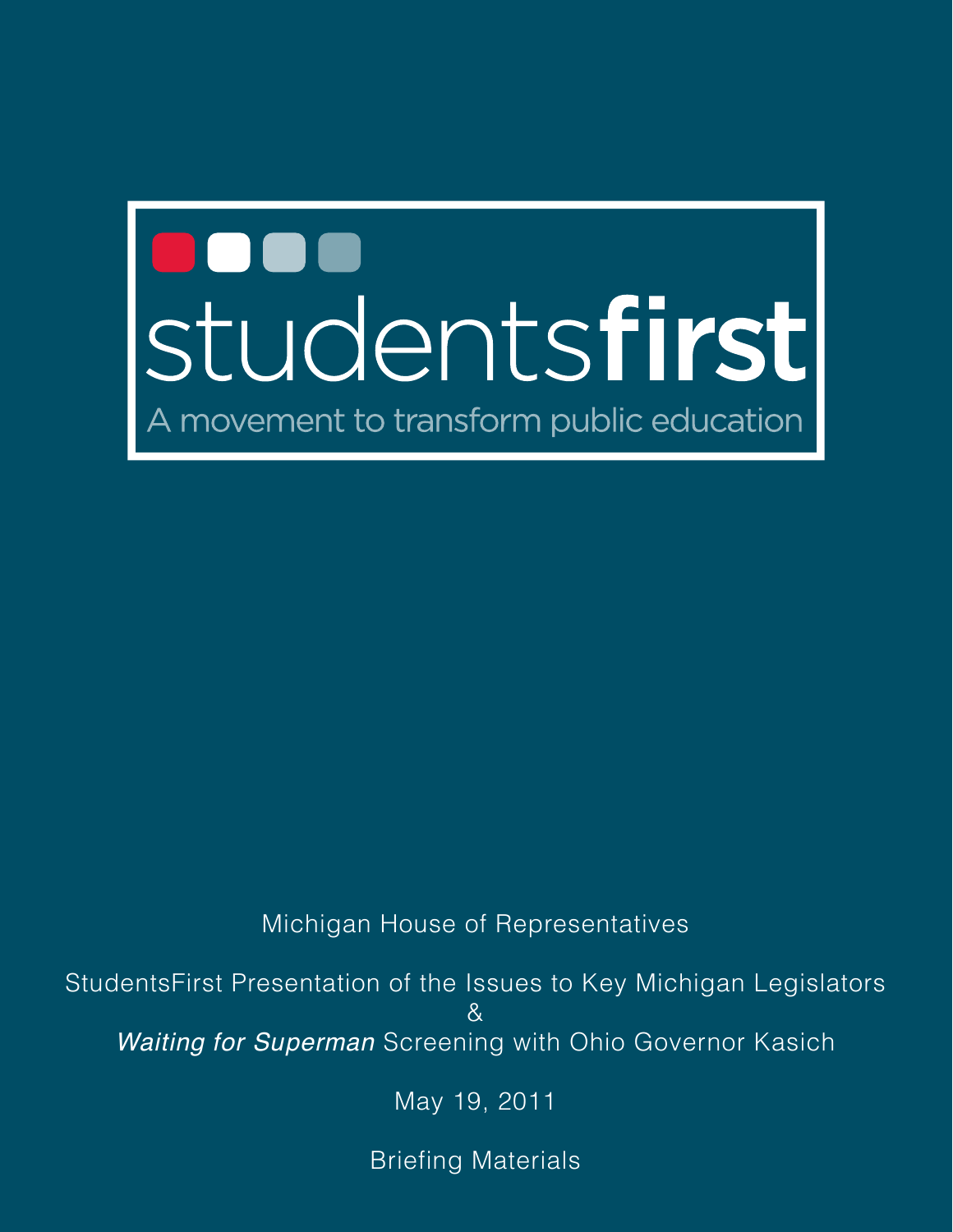# Table of Contents

| <b>May 19th Agenda</b>                   | 4                       |
|------------------------------------------|-------------------------|
| 9:32am                                   | $\overline{\mathbf{4}}$ |
| 10:30-11:30am                            | $\overline{\mathbf{4}}$ |
| 11:30-Noon                               | $\overline{\mathbf{4}}$ |
| Noon-1:00 (House session begins at noon) | $\overline{\mathbf{4}}$ |
| 1:00-2:00pm                              | $\overline{\mathbf{4}}$ |
| 2:00-6:30pm                              | $\overline{\mathbf{4}}$ |
| 6:50pm                                   | 5                       |
| 7:30pm                                   | $5\phantom{.0}$         |
| 7:45pm                                   | 5                       |
| <b>8:00pm</b>                            | 5                       |
| 8:12pm                                   | 5                       |
| 8:35-8:50pm                              | 5                       |
| 8:50-9:05pm                              | 5                       |
| 9:05pm                                   | 5                       |
| <b>Yellow Page</b>                       | 6                       |
| <b>StudentsFirst Facts</b>               | 6                       |
| <b>Mission</b>                           | 6                       |
| Membership                               | 6                       |
| Michigan Membership                      | 6                       |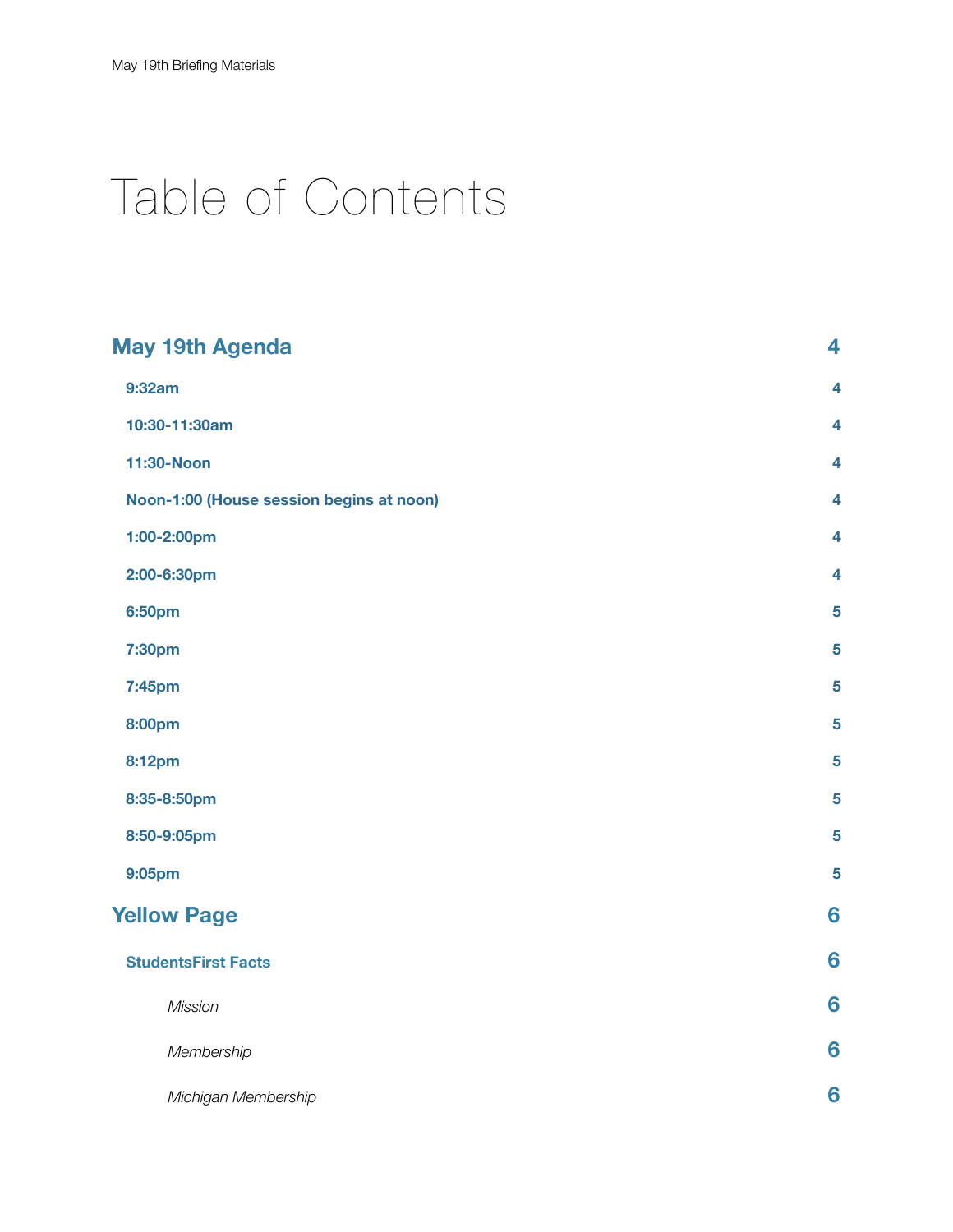| <b>Facts and Figures</b>                       | 6              |
|------------------------------------------------|----------------|
| <b>Michigan Facts</b>                          | $\overline{7}$ |
| <b>Michigan Education Governance Structure</b> | 7              |
| <b>Michigan Evaluations</b>                    | 7              |
| <b>Michigan Facts</b>                          | 9              |
| <b>Education Facts</b>                         | 9              |
| <b>The Legislature</b>                         | 9              |
| Lay of the Land                                | 10             |
| <b>Legislative Timeline</b>                    | 10             |
| <b>House Committee on Education</b>            | 10             |
| Members                                        | 10             |
| <b>Committee Targets</b>                       | 11             |
| <b>Senate Committee on Education</b>           | 13             |
| Members                                        | 13             |
| Senate Targets                                 | 13             |
| <b>Legislation</b>                             | 16             |
| <b>Four Bills</b>                              | 16             |
| <b>House Bill 4625 (Tenure)</b>                | 17             |
| Probation                                      | 17             |
| Dismissal                                      | 17             |
| <b>Transferring Tenure</b>                     | 17             |
| <b>Continuing Tenure</b>                       | 18             |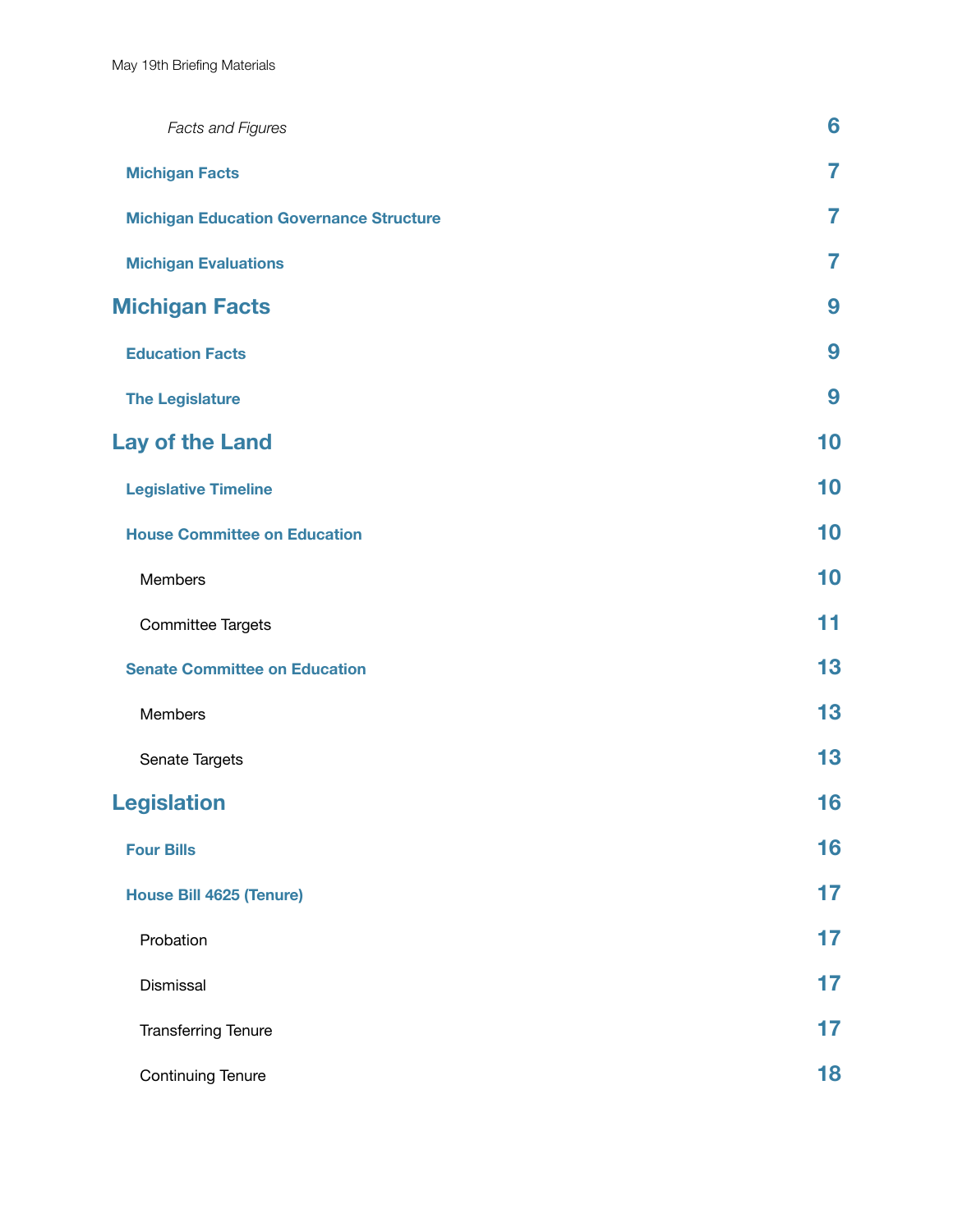| <b>House Bill 4626 (Arbitrary and Capricious)</b>                  | 18 |
|--------------------------------------------------------------------|----|
| Demotions                                                          | 18 |
| Ineffective Teacher                                                | 18 |
| Pay Rules During the Appeal Process                                | 18 |
| <b>Teacher Suspension</b>                                          | 18 |
| <b>House Bill 4627 (SAVES GREAT TEACHERS &amp; Mutual Consent)</b> | 19 |
| <b>Mutual Consent</b>                                              | 19 |
| <b>Four Tiers of Effectiveness</b>                                 | 19 |
| <b>Temporary Evaluation Rubric</b>                                 | 19 |
| <b>House Bill 4628 (Collective Bargaining)</b>                     | 20 |
| Additional Prohibited Subjects of CB                               | 20 |
| <b>Things You Need to Know</b>                                     | 21 |
| <b>Evaluations and EdTrust</b>                                     | 21 |
| <b>Collective Bargaining</b>                                       | 21 |
| <b>Special Thanks</b>                                              | 21 |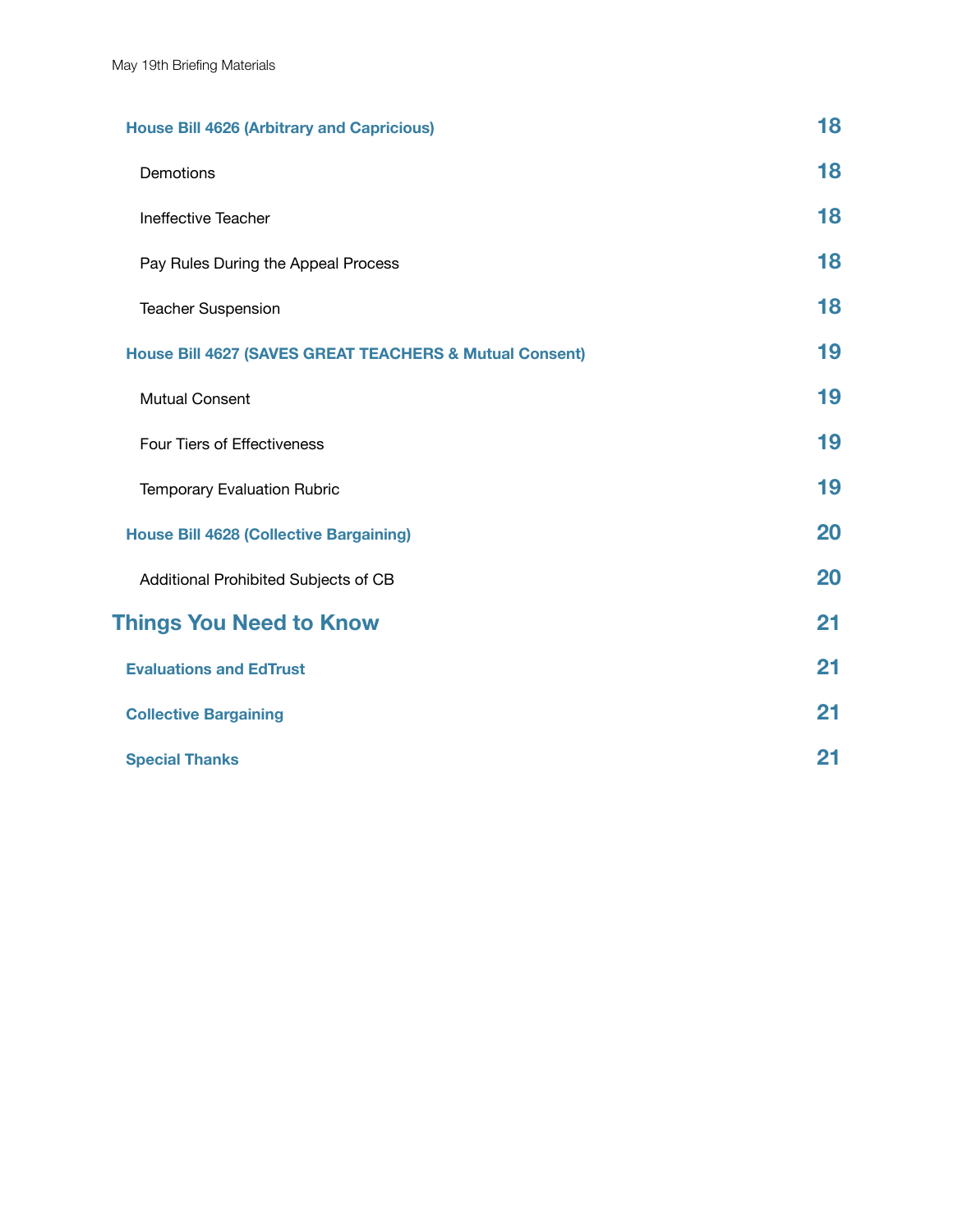# <span id="page-4-0"></span>May 19th Agenda

#### <span id="page-4-1"></span>**9:32am**

Arrive at Lansing Airport on Delta 4234.

Bridget will be at the airport to pick you up. (She's in a white Toyota Rav4)

#### <span id="page-4-2"></span>**10:30-11:30am**

Meet with variety of Representatives regarding their questions on LIFO / MC and Tenure. There will be a group of about 10-15 targeted Reps. They might come in and out as the session proceeds. (NOTE: the room is not tech friendly so we are going to do the ppt via paper handouts.)

Speakers Conference Room, H-161 Capitol Building

#### <span id="page-4-3"></span>**11:30-Noon**

Meet with House Education Chair Paul Scott regarding strategy and next steps. Capitol Building Topic: Update on legislation in committee. (NOTE: Nancy has been working closely with his chief of staff to draft an oped at his request to run in the Flint newspaper. He is getting hammered pretty hard in the press for his reform efforts.)

#### <span id="page-4-4"></span>**Noon-1:00 (House session begins at noon)**

Meet with additional House members individually during House session as needed. Private Room and TBD

#### <span id="page-4-5"></span>**1:00-2:00pm**

Meet with Senate Education Chair Phil Pavlov and Chief of Staff Brenda Resch 905 Farnum Building (across the street from the Capitol)

#### <span id="page-4-6"></span>**2:00-6:30pm**

Drive to Cleveland!

@ 6:10 Governor Kasich will start the viewing of Waiting for Superman. Margaret Spelling will give a pre-taped special message at the beginning. Mafara will be on site.

(NOTE: WFS will be broadcast via webcam to six other town hall meetings through out the state. The locations were chosen based on districts where we need to sure up support for the Governor's budget. It's also being broadcast via webcam for house parties that were put together by the Partnership for Ohio's Future.)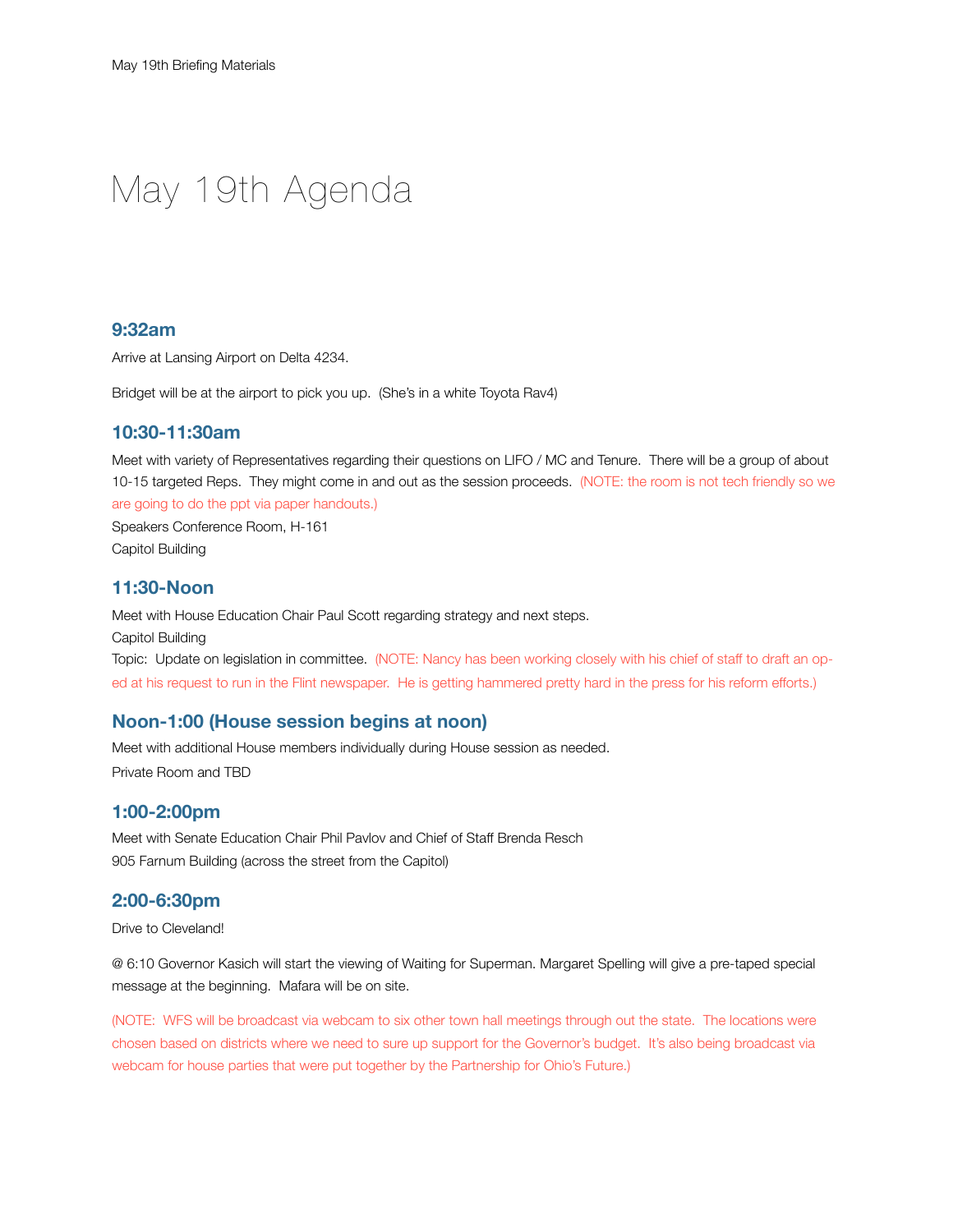#### <span id="page-5-0"></span>**6:50pm**

Arrive at Cleveland State University Basement Level Parking Garage (en route room 5) Room 5

### <span id="page-5-1"></span>**7:30pm**

MR meet w/ Governor Kasich at Hold Room Room 3

#### <span id="page-5-2"></span>**7:45pm**

MR and Governor Kasich briefed by Dave Luketic/Matt McAuliffe Room 3

#### <span id="page-5-3"></span>**8:00pm**

Voice Intro's Chancellor Michelle Rhee & Gov. John Kasich. Panel discussion begins. MR/JRK Enter Stage Left, Take Seat In Order

#### <span id="page-5-4"></span>**8:12pm**

Q and A starts. Kasich will take Qs from the audience.

#### <span id="page-5-5"></span>**8:35-8:50pm**

Program ends/webcam ends. MR and Kasich mix and mingle.

#### <span id="page-5-6"></span>**8:50-9:05pm**

Press availability starts.

#### <span id="page-5-7"></span>**9:05pm**

The day ends. The fun begins :-) Bridget will drive MR and MH to their hotels.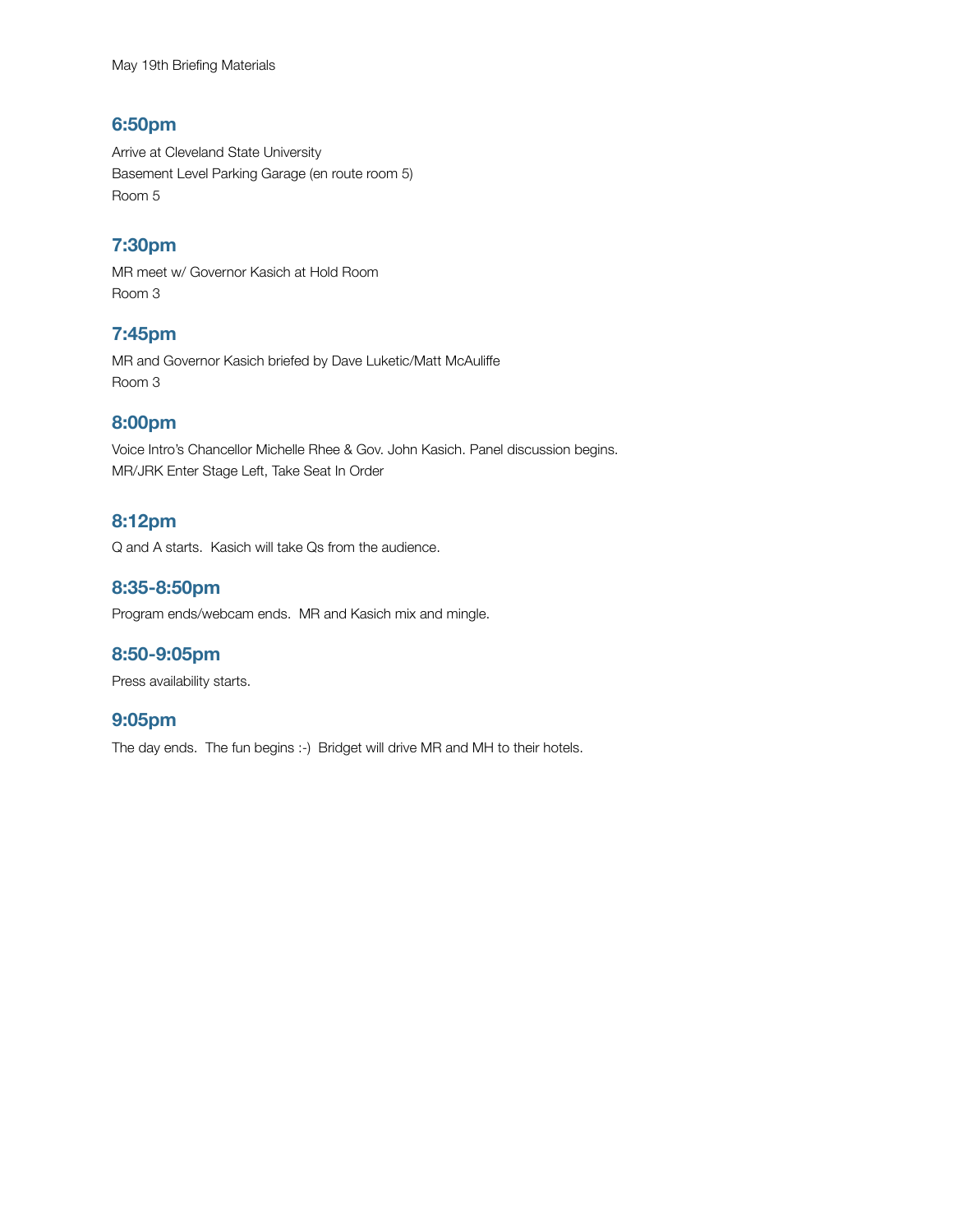<span id="page-6-0"></span>Yellow Page

## <span id="page-6-1"></span>**StudentsFirst Facts**

#### <span id="page-6-2"></span>**Mission**

Our mission is to build a national movement to defend the interests of children in public education and pursue transformative reform, so that America has the best education system in the world.

#### <span id="page-6-3"></span>**Membership**

This week we have 297,745 members nationwide.

#### <span id="page-6-4"></span>**Michigan Membership**

This week we have 10,533 members from Michigan. That's a 6,000 member increase since your last visit.

#### <span id="page-6-5"></span>**Facts and Figures**

#### **Where is SF most active?**

- Success Stories: Florida, Indiana
- 50-100% Chance of Success: Michigan, Ohio, Pennsylvania, Tennessee
- 30-50% Chance of Success: Nevada, Minnesota, California
- 1-30% Chance of Success: New York and New Jersey

#### **13 States Require Seniority Based Layoffs**

OR, CA, MN, WI, KY, OH, WV, PA, NY, NK, RI, AK, HI

#### **Law is Silent on Seniority Based Layoffs**

MICHIGAN, WA, NV, MT, WY, NE, TX, KS, NE, ND, SD, IA, MO, AR, LA, MS, TN, AL, GA, SC, NC, VA, MD, DE, CT, MA, NH, VT, ME

#### **State Requires Teacher Performance to be a Major Factor**

AZ, CO, OK, DC, FL, IN, UT, ID

#### **State Law Is Weak**

IL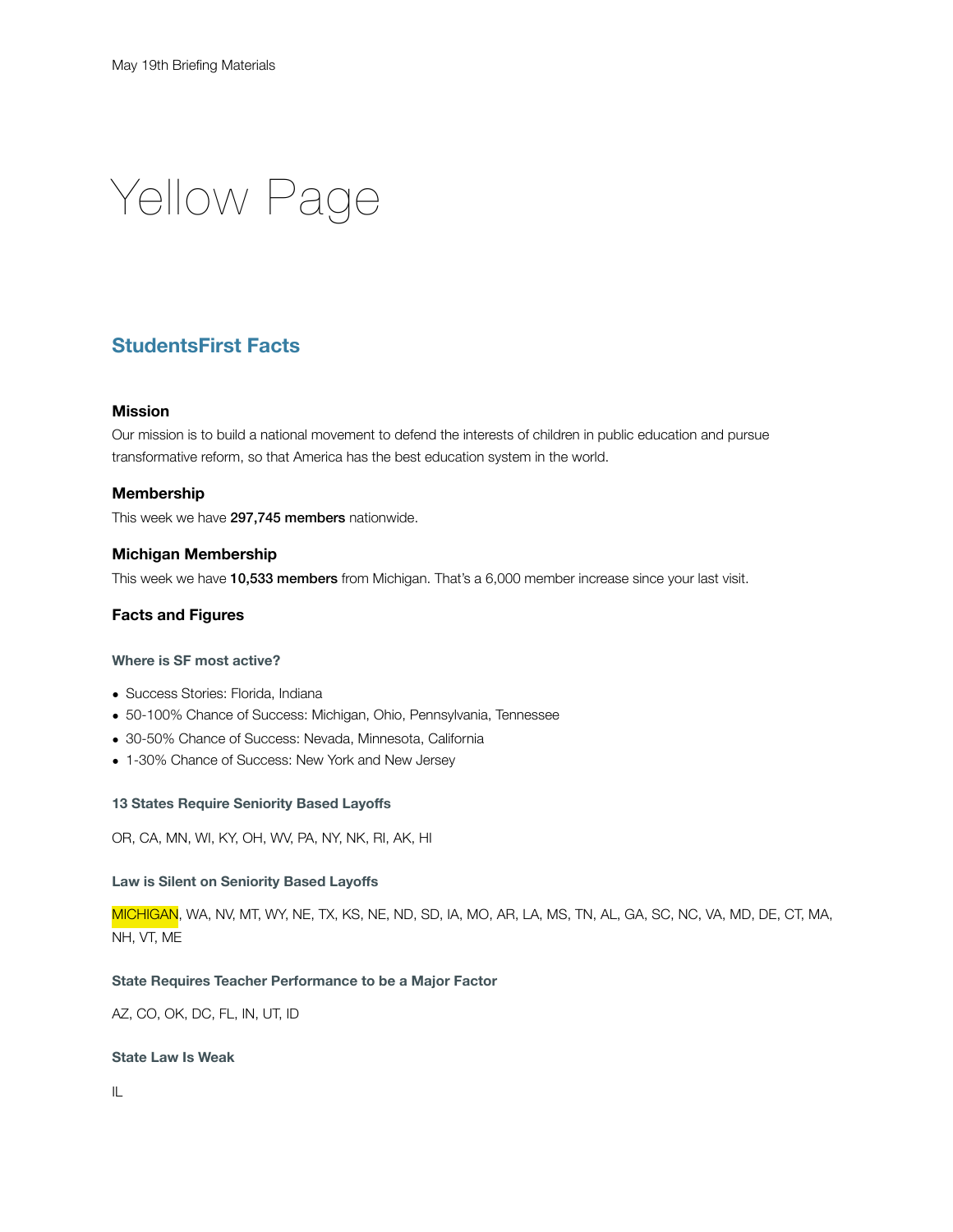# <span id="page-7-0"></span>**Michigan Facts**

| <b>STATE IMPACT DATA</b> |           |                                                             |           |                 |        |  |
|--------------------------|-----------|-------------------------------------------------------------|-----------|-----------------|--------|--|
| Population               | 9.938.444 | <b>Students</b>                                             | 1.659.921 | <b>Teachers</b> | 94.754 |  |
| Tier 1 Media Markets     |           | Detroit, Grand Rapids-Kalmzoo-B.Crk, Flint-Saginaw-Bay City |           |                 |        |  |
| Tier 2/3 Media Markets   |           | Lansing, Traverse City-Cadillac                             |           |                 |        |  |

# <span id="page-7-1"></span>**Michigan Education Governance Structure**

- Education is governed by an eight member Michigan Sate Board of Education.
- Eight members are: John C. Austin (D), President; Nancy Danhof (R); Marianne Yared McGuire (D); Kathleen N. Straus (D); Casandra E. Ulbrich (D); Daniel Varner (D); Eileen Weiser (R); Richard Zeile (R); Governor Rick Snyder; Michael Flanagan, Chairman; Marilyn Schneider, State Board Executive
- The eight voting members of the Board are elected at-large on the partisan statewide ballot for eight-year terms. Two are elected every two years in the general election. In addition, there are two non-voting, ex officio members -- the Governor and the State Superintendent of Public Instruction, who is chairman of the Board. It also selects and appoints the State Superintendent of Public Instruction, who administers the Michigan Department of Education, and the State Board Executive who directs State Board operations.
- Superintendent of Public Instruction Michael P. Flanigan, appointed in 2005 and reappointed by Governor Snyder.



• MI public schools have seen a huge erosion in enrollment.

## <span id="page-7-2"></span>**Michigan Evaluations**

- In September 2011 school districts are required by law passed in 2010 to have an implementation plan for a new evaluation system. With a grant from the Federal Mediation and Conciliation Service, an alliance of education stakeholders was formed to develop "recommendations and guidelines to assist public school districts and the unions representing educators to develop effective educator performance evaluation systems."
- The framework, developed by the Alliance, was rolled out to educators in April. The framework was built on the premise that "student performance improves when all the educators work diligently towards that common purpose. Individual educators improve individual student achievement when they work in collaborative environments while being accountable for the students."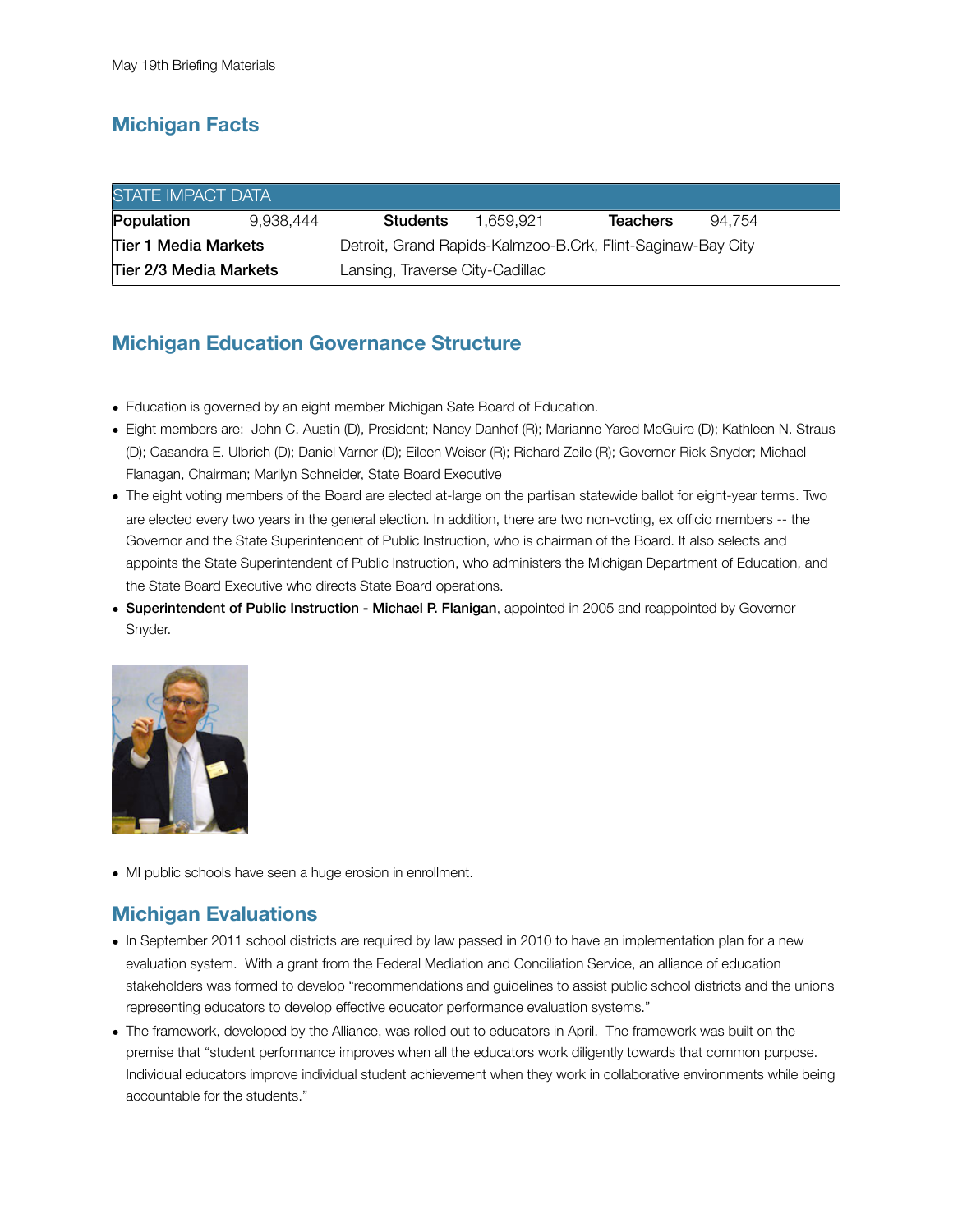- The framework also recommends that districts establish common principles, goals, understandings, language and professional training/learning.
- Appendix A lays out the entire process.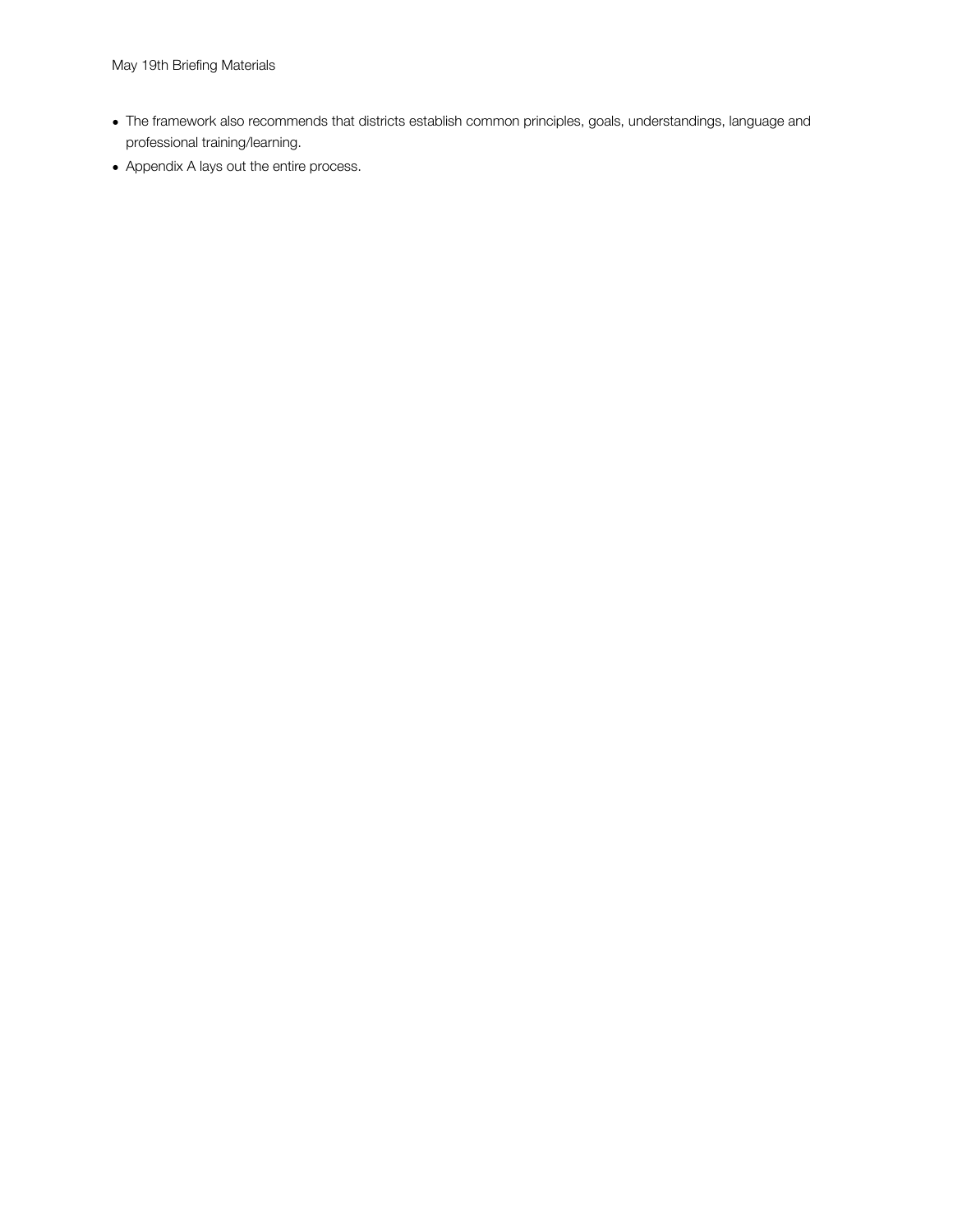# <span id="page-9-0"></span>Michigan Facts

| <b>STATE IMPACT DATA</b>                                  |           |                                                             |           |                 |        |  |
|-----------------------------------------------------------|-----------|-------------------------------------------------------------|-----------|-----------------|--------|--|
| Population                                                | 9.938.444 | <b>Students</b>                                             | 1.659.921 | <b>Teachers</b> | 94.754 |  |
| Tier 1 Media Markets                                      |           | Detroit, Grand Rapids-Kalmzoo-B.Crk, Flint-Saginaw-Bay City |           |                 |        |  |
| Tier 2/3 Media Markets<br>Lansing, Traverse City-Cadillac |           |                                                             |           |                 |        |  |

### <span id="page-9-1"></span>**Education Facts**

- Only about a third of Michigan's fourth graders score "proficient" (competence in a subject) on a reading test.
- Only one in three Michigan eighth-graders is proficient on a math version of the National Assessment for Educational Progress.
- Less than 10 percent of African American students score proficient on those two federally administered tests.
- And 78 high schools in the state were listed as dropout factories in a recent report.
- Only 16% of all students statewide are college-ready based on the ACT taken in spring 2010 as a part of the MME
- 238 Michigan high schools have zero college-ready students in all subjects based on the spring 2010 ACT test.

## <span id="page-9-2"></span>**The Legislature**

The Michigan legislature changed party control in the 2010 general election. Before the election, the Democrats had a majority in the House (64:42) and the Republicans had a slight majority in the Senate (22:16). Now, the Republicans have a clear lead in both chambers. The House Committee on Education has 19 members, 15 are new to the committee and 14 are freshman members. The Committee is chaired by Rep. Paul Scott, who is our main ally and extremely committed to passing our agenda in Michigan. The Senate Education Committee is chaired by Senator Phil Pavlov, who is committed to education reform and agrees with our agenda.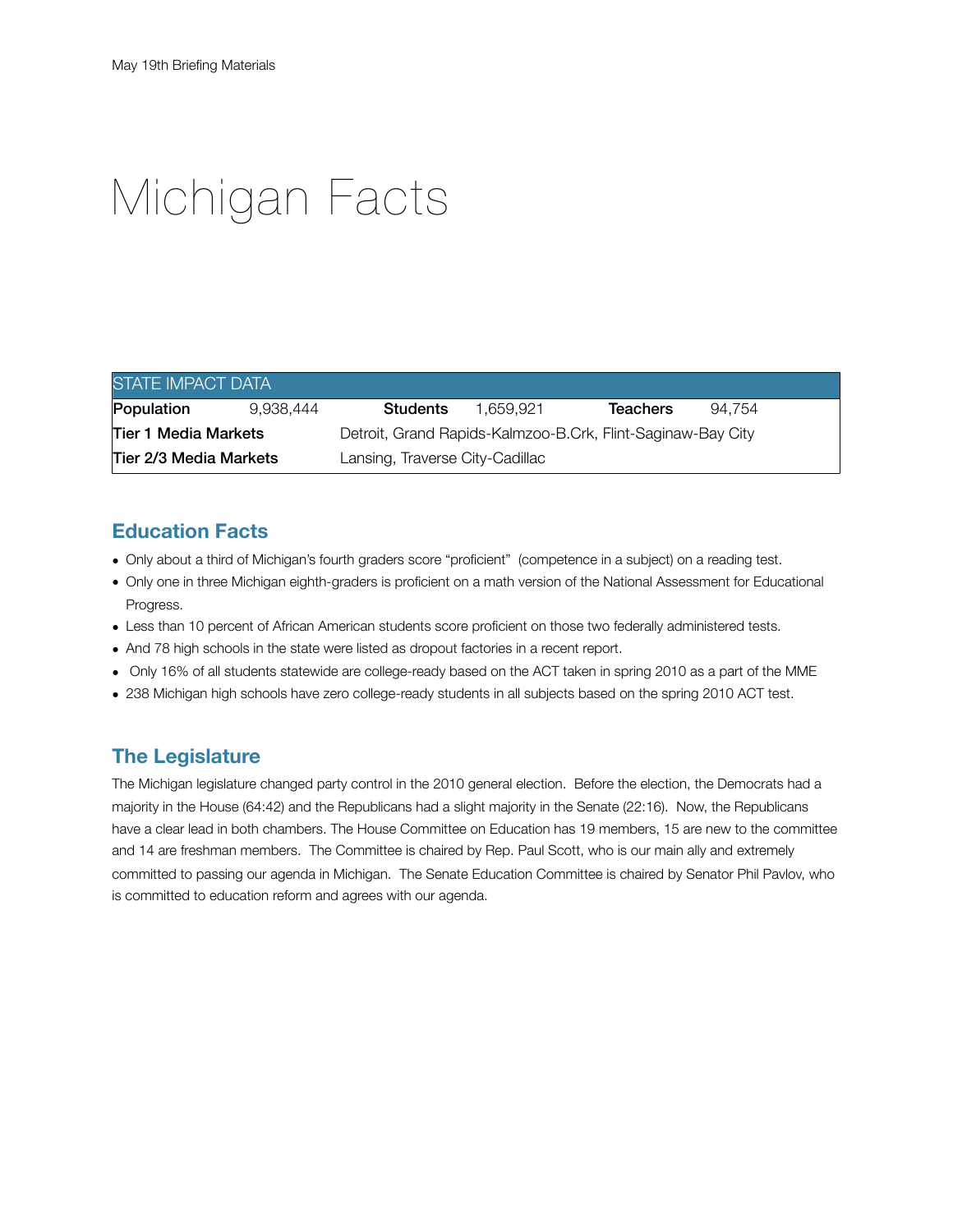# <span id="page-10-0"></span>Lay of the Land

### <span id="page-10-1"></span>**Legislative Timeline**

The Rep. Scott and the House Republicans worked closely with StudentsFirst to develop four\* bills.

- Week of May 16th Rep. Scott is committed to passing the bills out of his committee by May 19th.
- Week of May 23rd The full house is expected to vote on all four bills. It will be a close vote. StudentsFirst will start running TV/radio ads, patch-through calls and emails urging members to vote yes on Monday, May 23rd.
- June (exact dates are TBD) If the bills pass the House, they will go to the Senate and assigned to the Senate Education Committee. The committee will hold hearings on the bills and hopefully vote them out of committee by mid-June. The full senate will hopefully vote on the bills by the end of June. Governor will hopefully sign the legislation on or around July 1st.
- In June, StudentsFirst will continue the TV/radio ad campaign, send direct mail to targeted senate districts w/ cards that constituents can send to their legislators, do patch-through calls around the times of the vote

### <span id="page-10-2"></span>**House Committee on Education**

The committee has 19 members, 15 are new to the committee and 14 are freshman members. Our campaign is targeting three specific members of the Eduction Committee.

#### <span id="page-10-3"></span>**Members**

[Paul Scott \(](http://www.gophouse.com/welcome.asp?District=051)R), Committee Chair, 51st District (GRAND BLANC, MI)



[Thomas B. Hooker](http://www.gophouse.com/welcome.asp?District=077) (R), Majority Vice-Chair, 77th District (BYRON CENTER, MI) [Hugh D. Crawford \(](http://www.gophouse.com/welcome.asp?District=038)R), 38th District (NOVI, MI) [Tom McMillin \(](http://www.gophouse.com/welcome.asp?District=045)R), 45th District (ROCHESTER HILLS) [Ray A. Franz](http://www.gophouse.com/welcome.asp?District=101) (R), 101st District (ONEKAMA)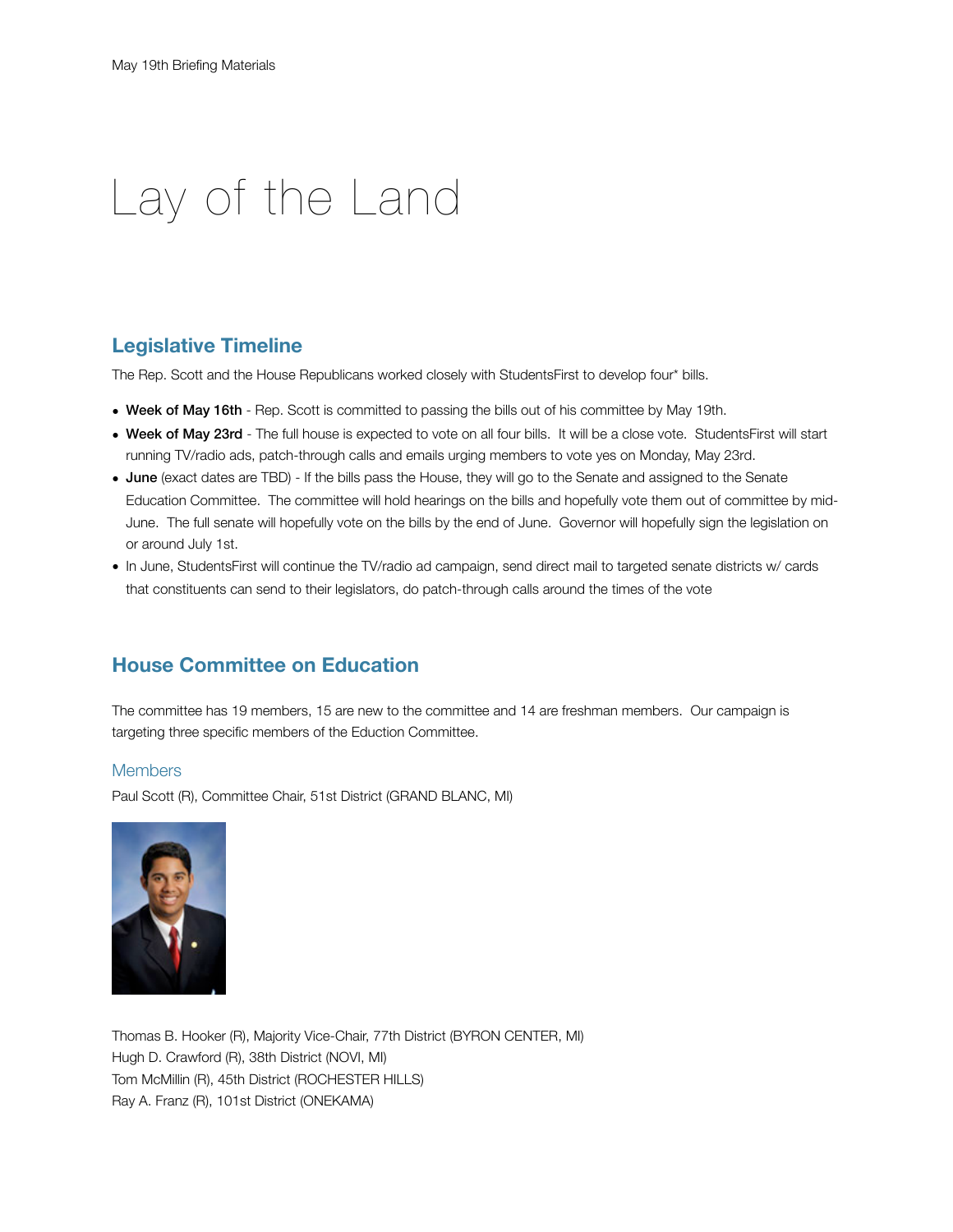[Kurt Heise](http://www.gophouse.com/welcome.asp?District=020) (R), 20th District (PLYMOUTH) [Holly Hughes](http://www.gophouse.com/welcome.asp?District=091) (R), 91st District (MONTAGUE) [Aric Nesbitt](http://www.gophouse.com/welcome.asp?District=080) (R), 80th District (LAWTON) [Margaret E. O'Brien](http://www.gophouse.com/welcome.asp?District=061) (R), 61st District (PORTAGE) [Amanda Price](http://www.gophouse.com/welcome.asp?District=089) (R), 89th District (HOLLAND) [Deb Lynn Shaughnessy](http://www.gophouse.com/welcome.asp?District=071) (R), 71st District (CHARLOTTE) [Ken Yonker](http://www.gophouse.com/welcome.asp?District=072) (R), 72nd District (CALEDONIA) [Lisa Brown \(](http://039.housedems.com/)D), Minority Vice-Chair, 39th District (WEST BLOOMFIELD) [George T. Darany](http://015.housedems.com/) (D), 15th District (DEARBORN) [Lisa Howze](http://002.housedems.com/) (D), 2nd District (DETROIT) [Rudy Hobbs](http://035.housedems.com/) (D), 35th District (LATHRUP VILLAGE) [David Rutledge](http://054.housedems.com/) (D), 54th District (YPSILANTI) [Thomas Stallworth III](http://008.housedems.com/) (D), 8th District (DETROIT) [Douglas A. Geiss](http://022.housedems.com/) (D), 22nd District (TAYLOR)

#### <span id="page-11-0"></span>Committee Targets

#### **Rep. Thomas Hooker (R)**



#### **District and Background**

State Rep. Thomas Hooker was first elected to the Michigan House in November 2010. He represents the 77th District, which includes Byron Township and the City of Wyoming.

Rep. Hooker was a public school teacher for 37 years. He has been a real stickler on seniority not being a factor in the LIFO bill, but he is an important vote. As a result, we settled on the following language: "(C) Except as otherwise provided in this subdivision, Length of service shall not be a factor in a personnel decision described in subdivision (b). However, if that personnel decision involves 2 or more employees and all other factors distinguishing those employees from each other are equal, then length of service may be considered as a tie-breaker."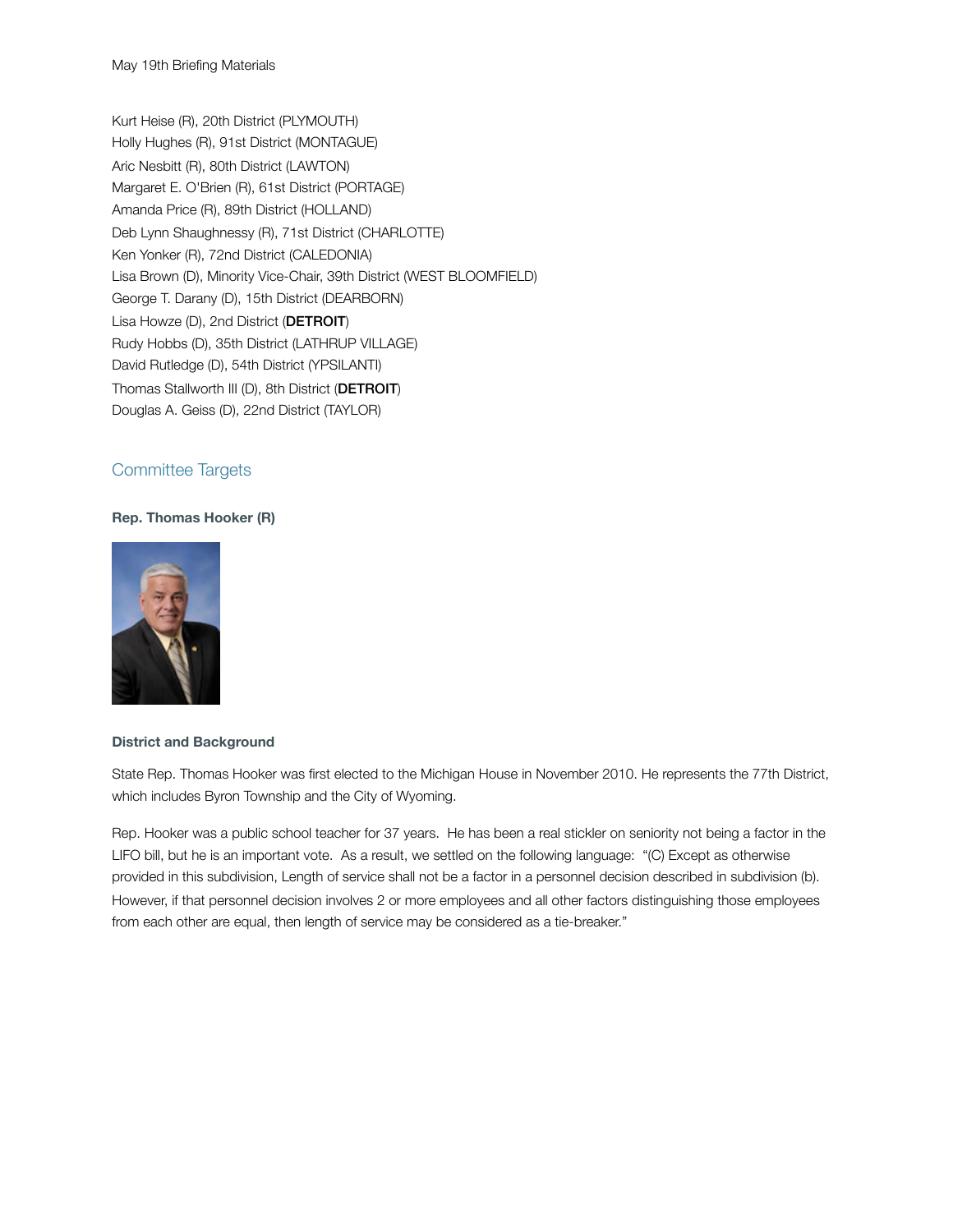#### **Rep. Holly Hughes (R)**



#### **District and Background**

State Representative Holly Hughes was elected to her first term in 2010. Her district covers all of Muskegon County except for the cities of North Muskegon, Muskegon, and Muskegon Heights. It also includes Chester Township in Ottawa County. Reelection concerns - she's afraid of losing her seat over this package. She's worried about being blamed for this instead of embracing the reform in a positive way.

#### **Rep. Deb Shaughnessy (R)**



#### **District and Background**

State Rep. Deb Shaughnessy was first elected to the Michigan House in November 2010. She represents the 71st District, which includes Eaton County. Still nervous.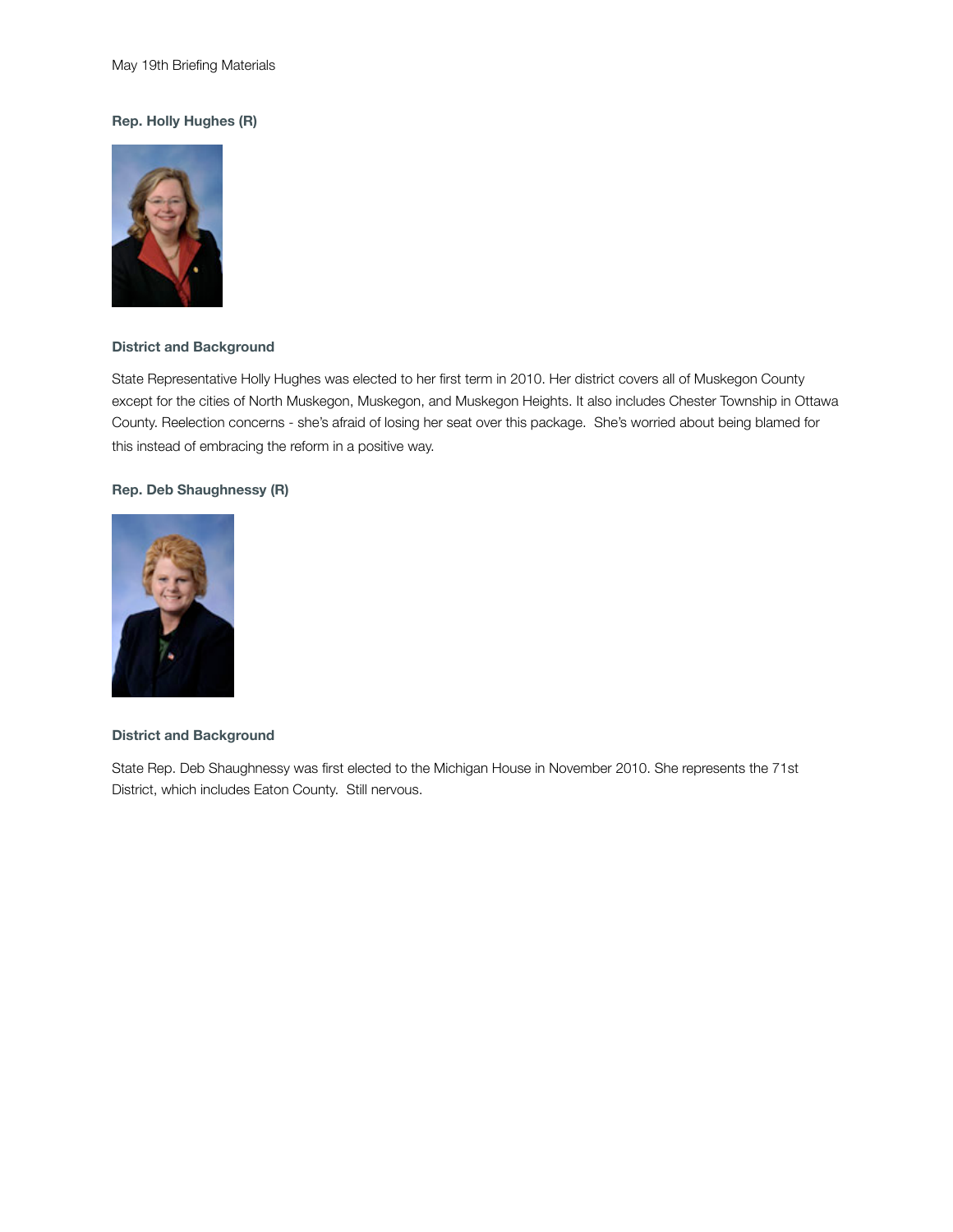### <span id="page-13-0"></span>**Senate Committee on Education**

Overall, the committee is supportive. The Chair is the most supportive.

#### <span id="page-13-1"></span>**Members**

Sen Phil Pavlov, Chair (LAPEER and ST. CLAIR)



Sen. Judy Emmons, Vice Chairwoman (CLINTON, IONIA, MONTCLAM and ISABELLA Counties) Sen. Patrick Colbeck (Parts of WAYNE COUNTY) Sen. Hoon-Yung Hopgood, Minority Vice Chair (Part of WAYNE COUNTY) Sen. Coleman Young II (Part of WAYNE COUNTY)

#### <span id="page-13-2"></span>Senate Targets

The thrust of our campaign is aimed at the Senate. This is the tougher of the two chambers. All of our paid media, earned media and direct mail are targeted directly to these districts.

#### **Senate Majority Leader Randy Richardville**



#### **Background and District**

Randy Richardville was elected to the Michigan Senate in November, 2006. Upon re-election in 2010, he was selected as Senate Majoity Leader by his fellow Republican caucus members. He's somewhat supportive. We just need to sure him up. Richardville represents the The 17th State Senate District includes all of Monroe county, the southern part of Washtenaw county and part of Jackson county.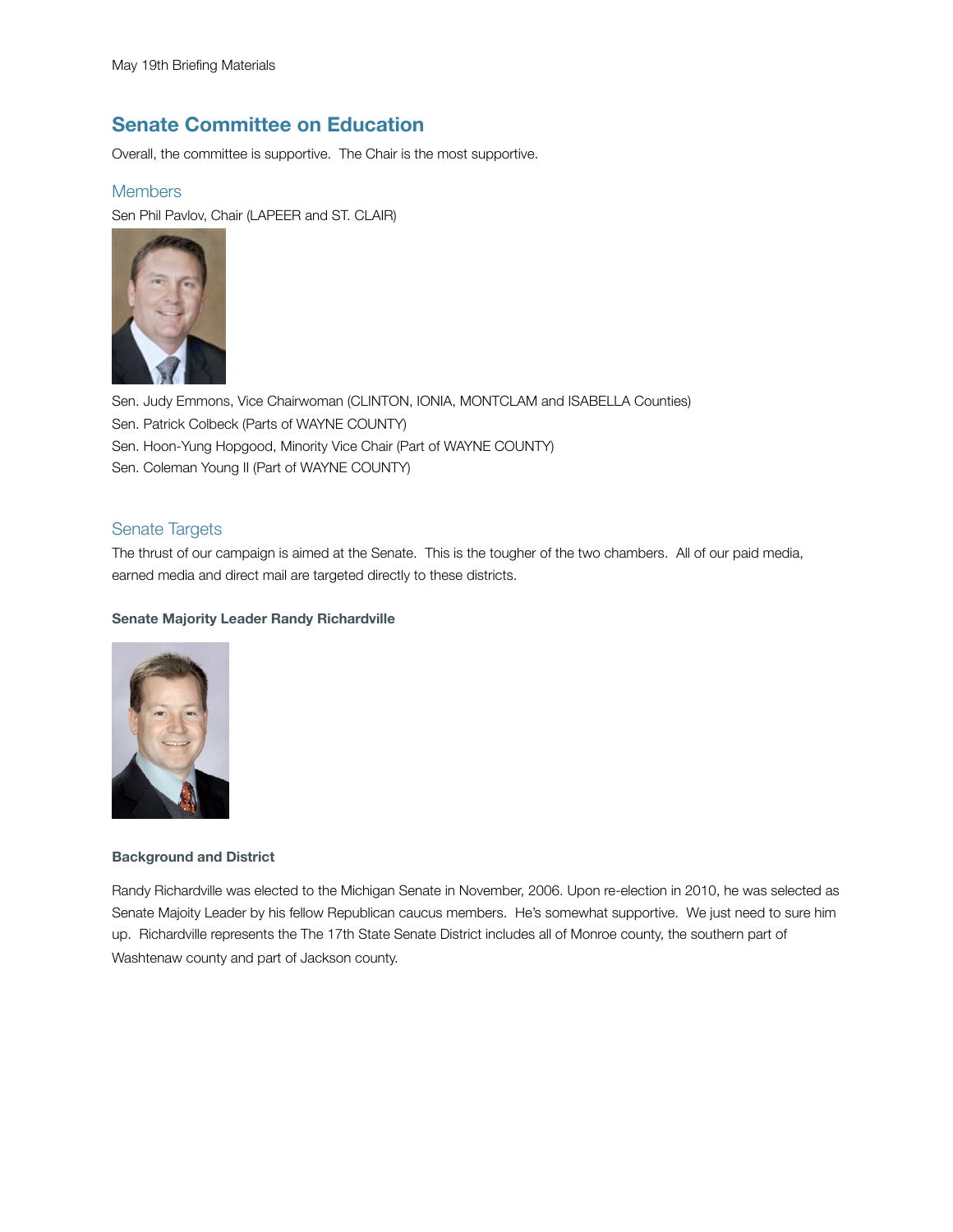#### **Senator Roger Kahn**



#### **District and Background**

Senator Kahn, a former Saginaw County commissioner, was elected in November 2004 as the state representative for the 94th District. In November 2006 he was elected as the state senator for the 32nd District, representing Saginaw and Gratiot counties.

#### **Senator Arlan Meekhof**



#### **District and Background**

State Sen. Arlan Meekhof was elected to serve the 30th Senate District in November 2010 and assumed office in January 2011. He was chosen by his Republican colleagues to serve as majority floor leader for the 2011-2014 term, where he represents the Republican majority on the Senate floor, expediting legislative proceedings through parliamentary procedures such as motions, communications and points of order.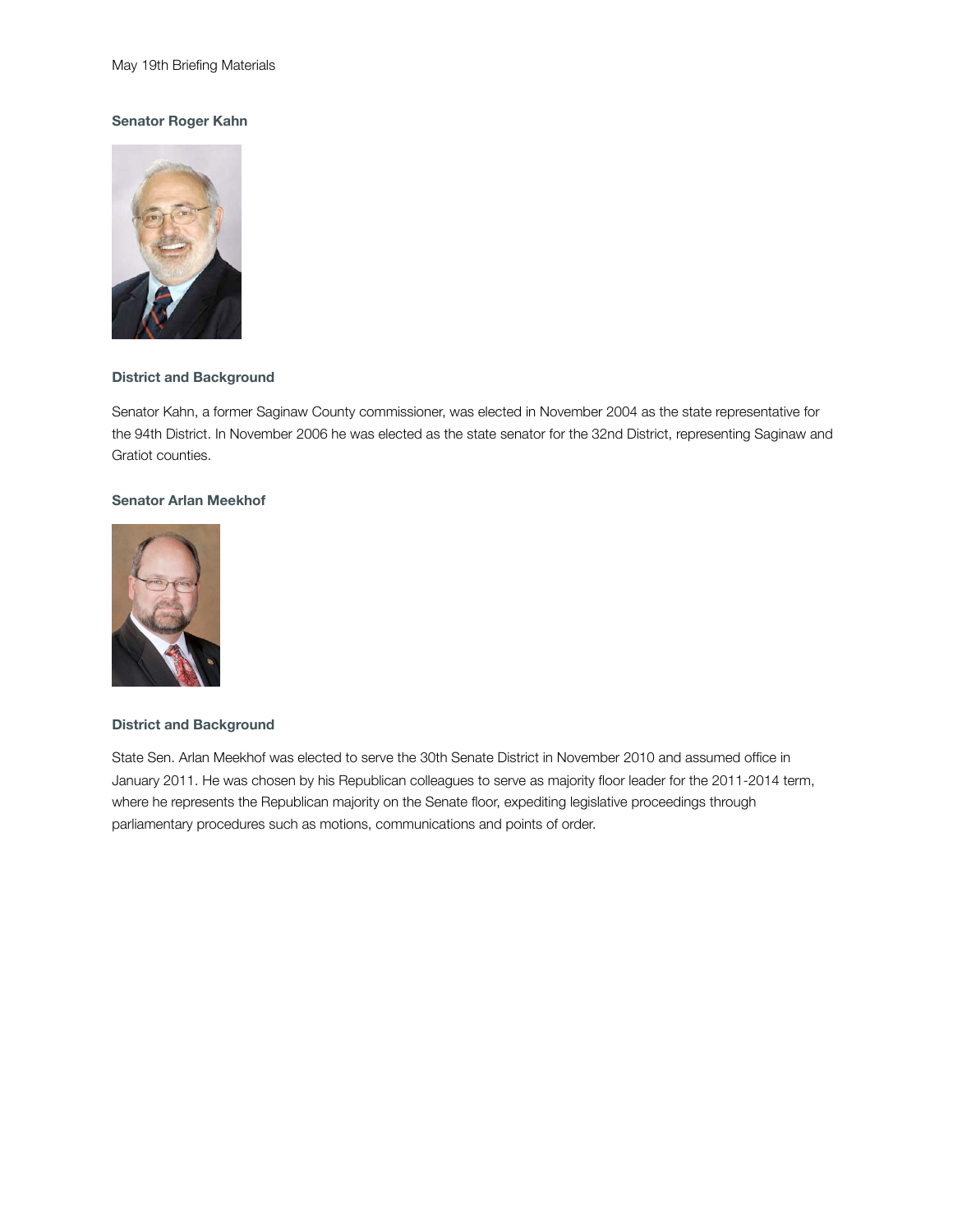#### **Senator Tory Rocca**



#### **District and Background**

Senator Rocca represents the 10th State Senate District which is located in Macomb county and includes: Clinton Township, Roseville, Sterling Heights, and Utica. He is very unreliable when it comes to labor. His family used to be Dems and now they're Reps.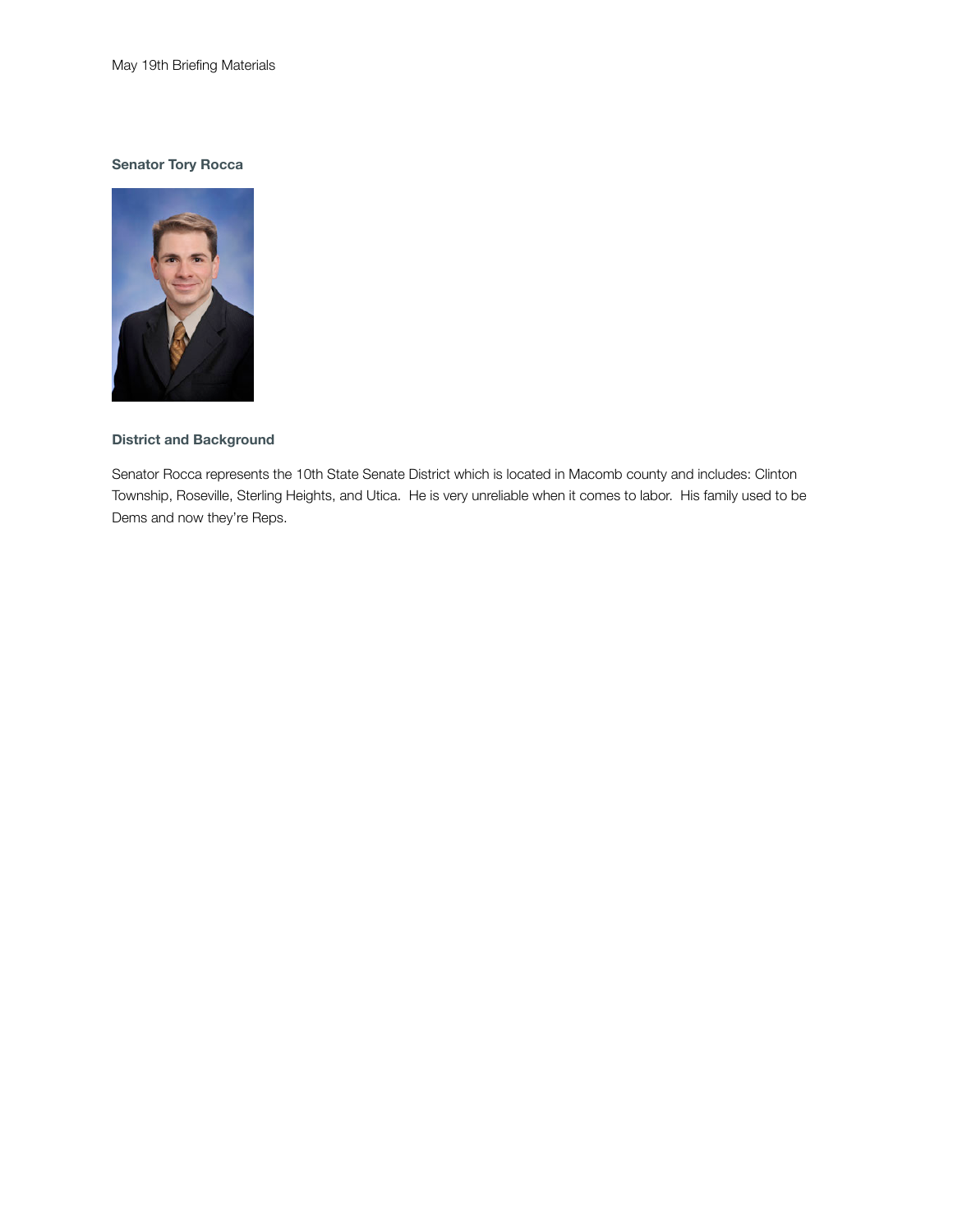# <span id="page-16-0"></span>Legislation

### <span id="page-16-1"></span>**Four Bills**

Working with Rep. Scott, StudentsFirst has been successful in getting four bills introduced that address LIFO, mutual consent, tenure and pave the way for upcoming legislation on evaluations and merit pay.

It's important to understand that all four bills work TOGETHER and they are a precursor to upcoming legislation that will completely change Michigan's current evaluation process and establish merit pay. All of the bills are tie-barred to each other so that none could go into effect unless the others were also enacted into law.

The four bills would revise Michigan's Teacher Tenure Law, the Revised School Code, and the Public Employment Relations Act to set new standards with the aim of ensuring more effective teaching.

The four bills are as follows:

- House Bill 4625 Sponsor: Rep. William Rogers
- House Bill 4626 Sponsor: Rep. Paul Scott
- House Bill 4627 Sponsor: Rep. Margaret O'Brien
- House Bill 4628 Sponsor: Rep Ken Yonker

Together, they do the following:

- Require each school district's performance evaluation system to rate teachers as "highly effective," "effective," "minimally effective," or "ineffective."
- Modify the number and consequences of probationary periods.
- Revise tenure hearing procedures.
- Establish the permissible grounds for the discharge or demotion of teachers on continuing tenure.
- Limit the length of time a teacher's salary continues during a suspension.
- Make "effectiveness" (rather than seniority) the determining factor when a workforce reduction is necessary.
- Establish and require a mutual consent policy for teacher placement.
- Add six additional subjects that would be prohibited from collective bargaining, including (1) placement of teachers; (2) personnel decisions when conducting a reduction in force, a recall, or when hiring; (3) performance evaluation systems; (4) the discharge or discipline of employees; (5) the format or number of classroom observations conducted during performance evaluations; and (6) the method of performance-based compensation.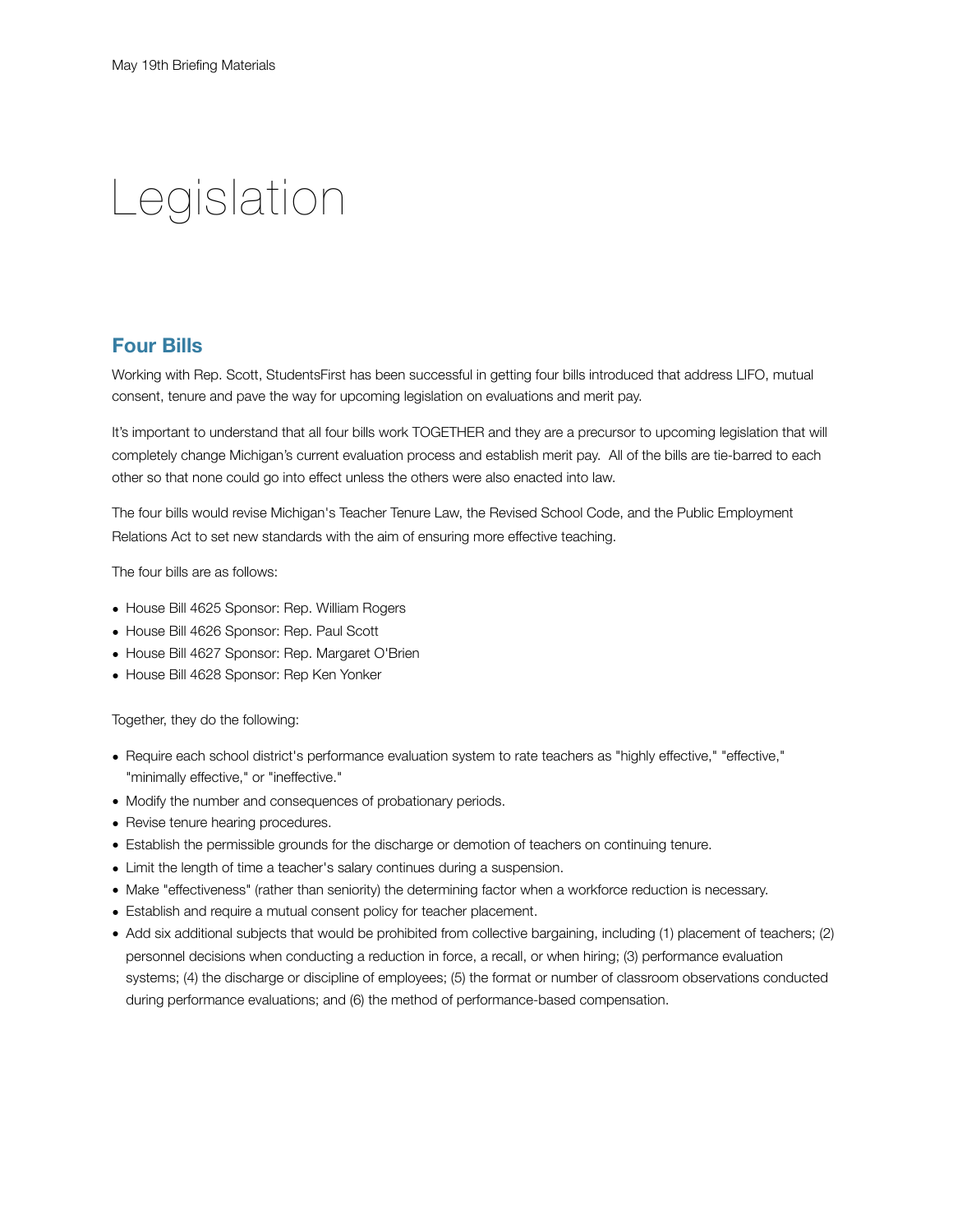### <span id="page-17-0"></span>**House Bill 4625 (Tenure)**

Sponsored by Rep. William Rogers, HB 4625 would amend several sections of the Teacher Tenure Law to set standards for achieving and retaining teacher tenure; and to revise the tenure hearing procedures.This bill DOES NOT ELIMINATE TENURE.

#### <span id="page-17-1"></span>Probation

- For new teachers: first 5 full school years of employment.
- For current teachers without tenure: first 4 full school years of employment.
- For current teachers with tenure: continues to have tenure even if s/he has not served 5 full school years of employment.

Teachers will not have to serve more than 1 probationary period in any one school district or institution.

Teachers cannot serve more that 2 probationary periods.

#### **Probation is considered completed when:**

- A teacher has a rating of effective or better for 3 most recent evaluations.
- For teachers who have tenure but are placed on additional probation period: probation completed hen 2 most recent performance evaluations are effective or better.

#### **Dismissal from probationary period occurs:**

- Teacher fails to achieve effective or better on 2 consecutive evaluations.
- Teacher's on additional probationary periods fail to achieve effective or better on 2 consecutive performance evaluations.
- Controlling board cannot place a teacher on probationary period more than 2 times.

#### <span id="page-17-2"></span>**Dismissal**

Dismissal can occur:

- After 2 performance evaluations conducted during the same school year showing "ineffective" ratings.
- During probationary period, dismissal can occur by the controlling board anytime.

During probationary period, each teacher will receive an individualized development plan, based off classroom observations, as well an annual year-end performance evaluation.

Controlling board determines format and number of observations.

#### <span id="page-17-3"></span>Transferring Tenure

- Tenure does not transfer from school district to school district.
- Tenure can transfer between school districts that operate in a consortium of school districts.
- Tenure cannot be held by a teacher simultaneously in two school districts participating in a consortium.
- Tenure continues for teachers n public school academies who held tenure even while on a leave of absence.
- Tenure cannot transfer for teachers who switch between adult education to primary/secondary and vice versa.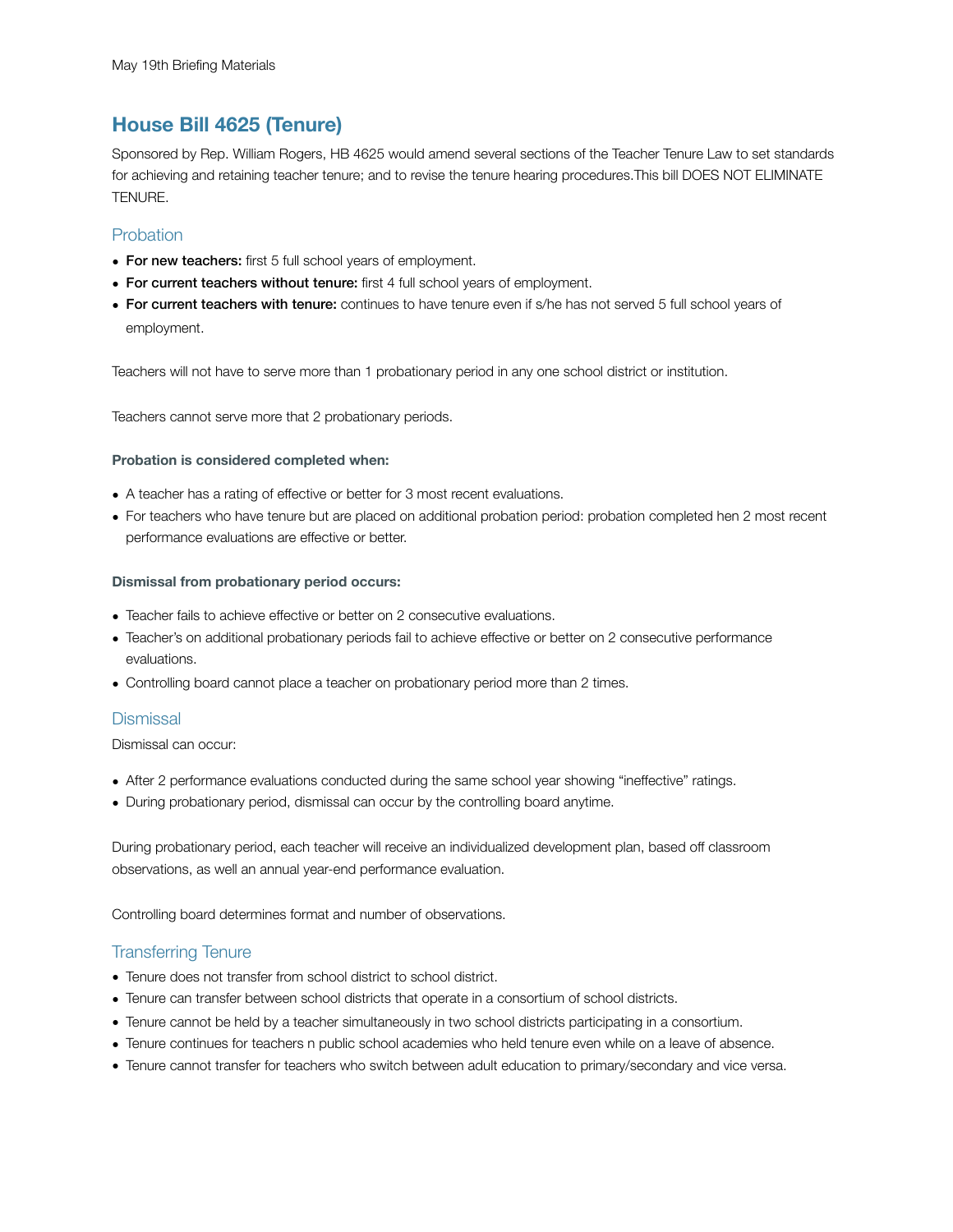#### <span id="page-18-0"></span>Continuing Tenure

- If rated ineffective on 2 performance evaluations, shall be required to serve an additional probationary period.
- If rated minimally effective, may be asked to serve an additional probationary period.
- Teachers will not be considered on continuing tenure during the probationary period.
- If a teacher employed by another controlling board while on continuing tenure because of an annexation, consolidation, or reorganization, then teacher can be placed on continuing tenure immediately by controlling board unless board decides by a 2/3 vote to place that teacher on a probationary period.

If tenured teacher received "ineffective" rating on annual performance evaluation, then tenured teacher receives an individualized development plan with goals to reach by at maximum 180 days.

Collective bargaining can negotiate evaluation process for these tenured teachers with ineffective ratings on an annual performance evaluation, only in regards to increasing the number of classroom observations and evaluations for that teacher.

# <span id="page-18-1"></span>**House Bill 4626 (Arbitrary and Capricious)**

Sponsored by Rep. Paul Scott, HB 4626 would amend several sections of the Teacher Tenure Act to revise the permissible grounds for the discharge or demotion of a teacher on continuing tenure, change the definition of "demote," and limit the length of time a teacher's salary continues during a suspension. HB 4626 also eliminates "reasonable and just cause" and insert, instead, discharge or demotion of a teacher on continuing tenure may be made only for a reason that is not arbitrary and capricious.

#### <span id="page-18-2"></span>**Demotions**

HB 4626 defines demotion to be the following:

- Suspension without pay for at least 20 days.
- Reducing compensation by an amount of 40 days pay.
- Transfer employee to a position with a lower salary.

#### <span id="page-18-3"></span>Ineffective Teacher

The bill defines an ineffective teacher to be one who has been rated ineffective for 2 consecutive performance evaluations. In addition, all changes to tenure must go through the appeals process with the school district's controlling board.

#### <span id="page-18-4"></span>Pay Rules During the Appeal Process

- A teacher's pay will continue until 90 days after the appeal is filed or until a conclusion from the hearing process is reached.
- Only way a teacher's pay can be ceased immediately is if he/she is convicted felony or a misdemeanor; pay must be ceased upon conviction for an offense listed in the sex offenders registration act.
- Back pay can be instituted if the decision to discharge a teacher is reversed.

#### <span id="page-18-5"></span>Teacher Suspension

A teacher can be suspended only if one of the following happens:

- Teacher fails to contest decision on charges against them in the given period of time
- Charge is decided upon by judge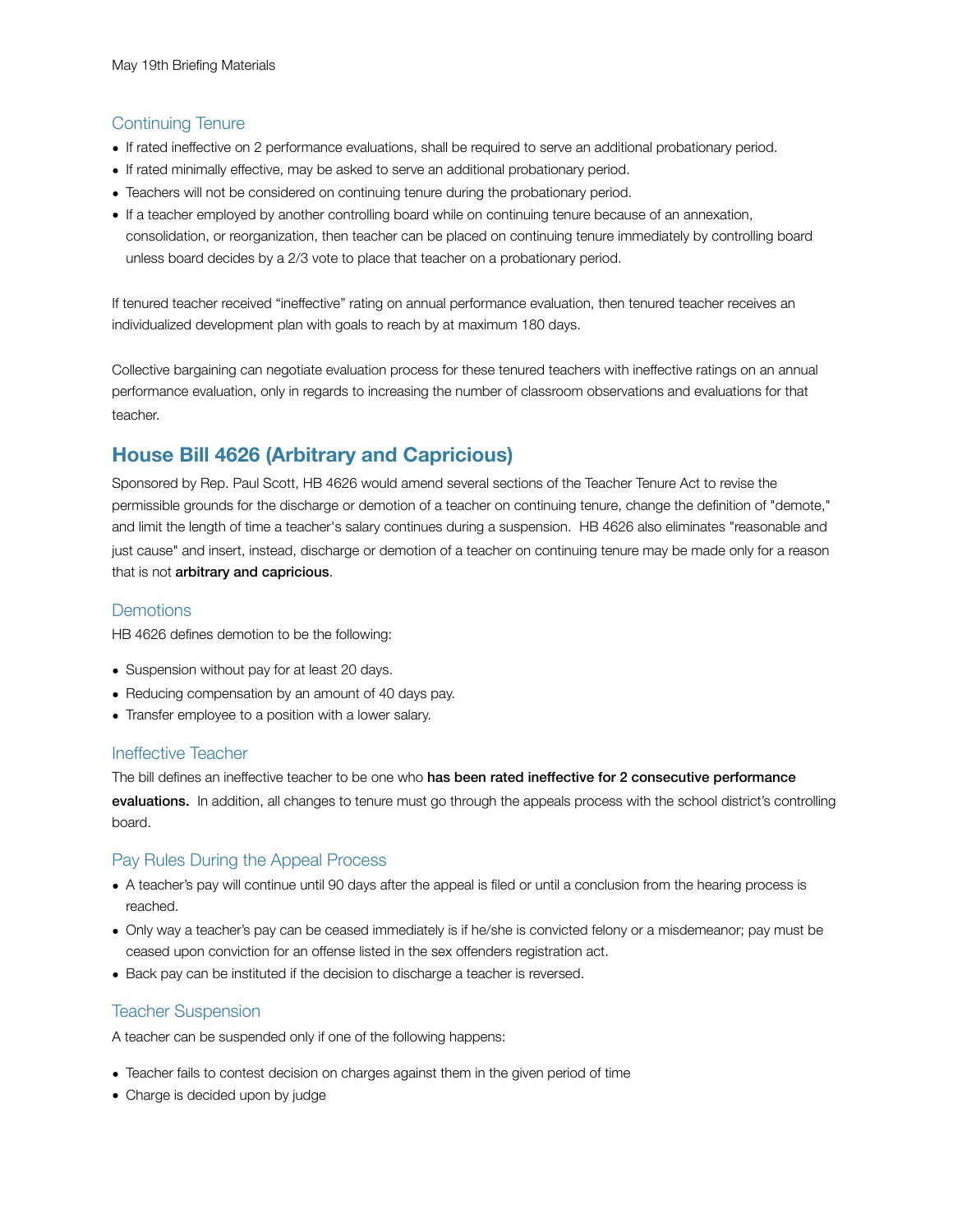• A final decision to revoke tenure is decided upon by the controlling board

# <span id="page-19-0"></span>**House Bill 4627 (SAVES GREAT TEACHERS & Mutual Consent)**

Sponsored by Rep. Margaret O'Brien, HB 4627 adds two new sections which would make "effectiveness" the determining factor when a reduction in the number of teachers is required, and also establish and require a mutual consent policy for teacher placement.

#### <span id="page-19-1"></span>Mutual Consent

HB 4627 requires a school board to do the following:

- Ensure that a school principal has the authority to select teachers for a school who have demonstrated effectiveness and who have appropriate qualifications.
- Ensure that the placement of a teacher in a school is made only with the mutual consent of the teacher and the school principal.
- Provide, in its policy, that if a teacher is unable to obtain an assignment by mutual consent within the school district or charter school within 30 days, the teacher would be placed on unpaid leave. If the teacher obtained an assignment by mutual consent while placed on unpaid leave, the district or charter school would reinstate the teacher's salary and benefits at the level at which they would have been if the teacher had not been placed on the unpaid leave.

#### <span id="page-19-2"></span>Four Tiers of Effectiveness

The bill specifies that if the performance evaluation system implemented by a school district or charter school does not already include the rating of teachers as "highly effective," "effective," "minimally effective," and "ineffective," then they would be required to revise their evaluation systems within 60 days after this legislation goes into effect.

If a collective bargaining agreement is in effect, and if it prevents compliance with this requirement, then the requirement to revise the performance evaluation system would not apply until after the expiration of that collective bargaining agreement.

#### <span id="page-19-3"></span>Temporary Evaluation Rubric

The bill establishes a temporary evaluation process until the school district implements its own evaluation process. The rubric is as follows:

- The board of a school district or charter school would be prohibited from adopting, implementing, maintaining, or complying with a policy that provides that length of service (customarily called "seniority") is the primary or determining factor in personnel decisions when conducting a reduction in force or recall of workers.
- The board of a school district or charter school would be required to ensure that its policies for personnel decisions concerning a reduction in force or a recall of workers are based on effectiveness. The bill specifies that for teachers and administrators, effectiveness must be measured by the performance evaluation system under Section 1249 of the code, and be based on the following factors:
	- Individual performance shall be the majority factor in making the decision, and shall consist of the following:
		- Evidence of increased student achievement, which shall be the predominant factor in assessing an employee's individual performance; and (b) demonstrated pedagogical skills, including at least planning, delivering rigorous content, checking for and building higher-level understanding, differentiating, and managing a classroom; and consistent preparation to maximize instructional time.
	- Significant, relevant accomplishments and contributions. Under the bill, this factor must be based on whether the individual contributes to the overall performance of the school by making clear, significant, relevant contributions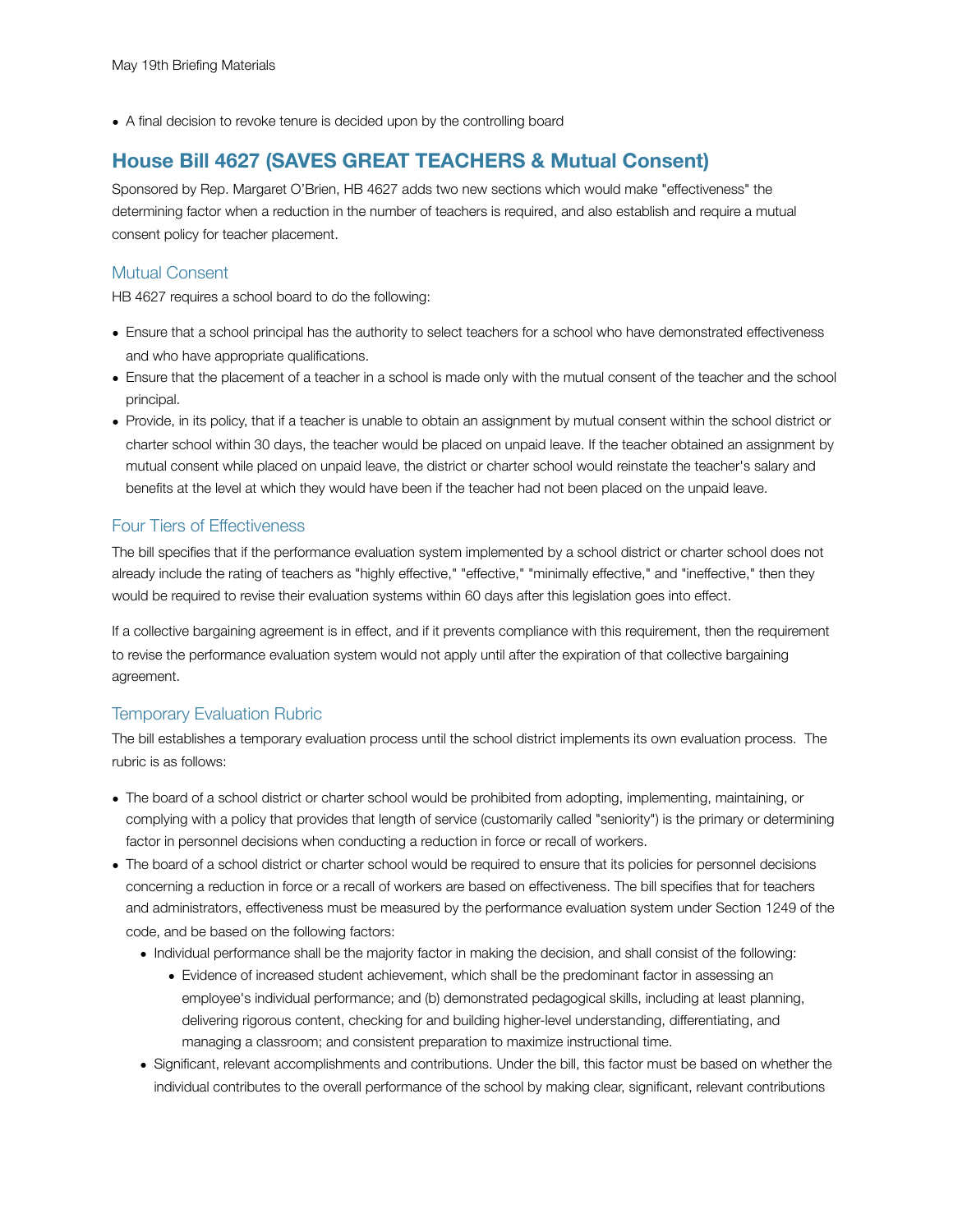above the normal expectations for an individual in his or her peer group, and having demonstrated a record of exceptional performance.

- Relevant special training. Under the bill, this factor must be based on completion of relevant training other than the professional development or continuing education that is required by the employer or by state law, and integration of that training into instruction in a meaningful way.
- The board would be required to ensure that its policies for personnel decisions did not include length of service (seniority) as a factor.

# <span id="page-20-0"></span>**House Bill 4628 (Collective Bargaining)**

Sponsored by Rep. Yonkers, not at SF urging, but in accordance with some of the recommendations in our policy agenda, HB 4628 would amend the Public Employment Relations Act to specify additional prohibited subjects of bargaining for public school employees.

#### <span id="page-20-1"></span>Additional Prohibited Subjects of CB

- The public school employer's policy for placement of teachers.
- The public school employer's policies regarding personnel decisions when conducting a reduction in force, or a recall or hiring of workers.
- The performance evaluation system, including decisions concerning the content of a performance evaluation of an employee, or the impact of those decisions on an individual employee or the bargaining unit.
- The policy regarding discharge or discipline of an employee, or the impact of such a decision on an individual employee or the bargaining unit.
- The format or number of classroom observations conducted for the purpose of performance evaluations, or the impact of those decisions on an individual employee or bargaining unit.
- The method of performance-based compensation, and decisions about how an employee performance evaluation is used to determine performance-based compensation.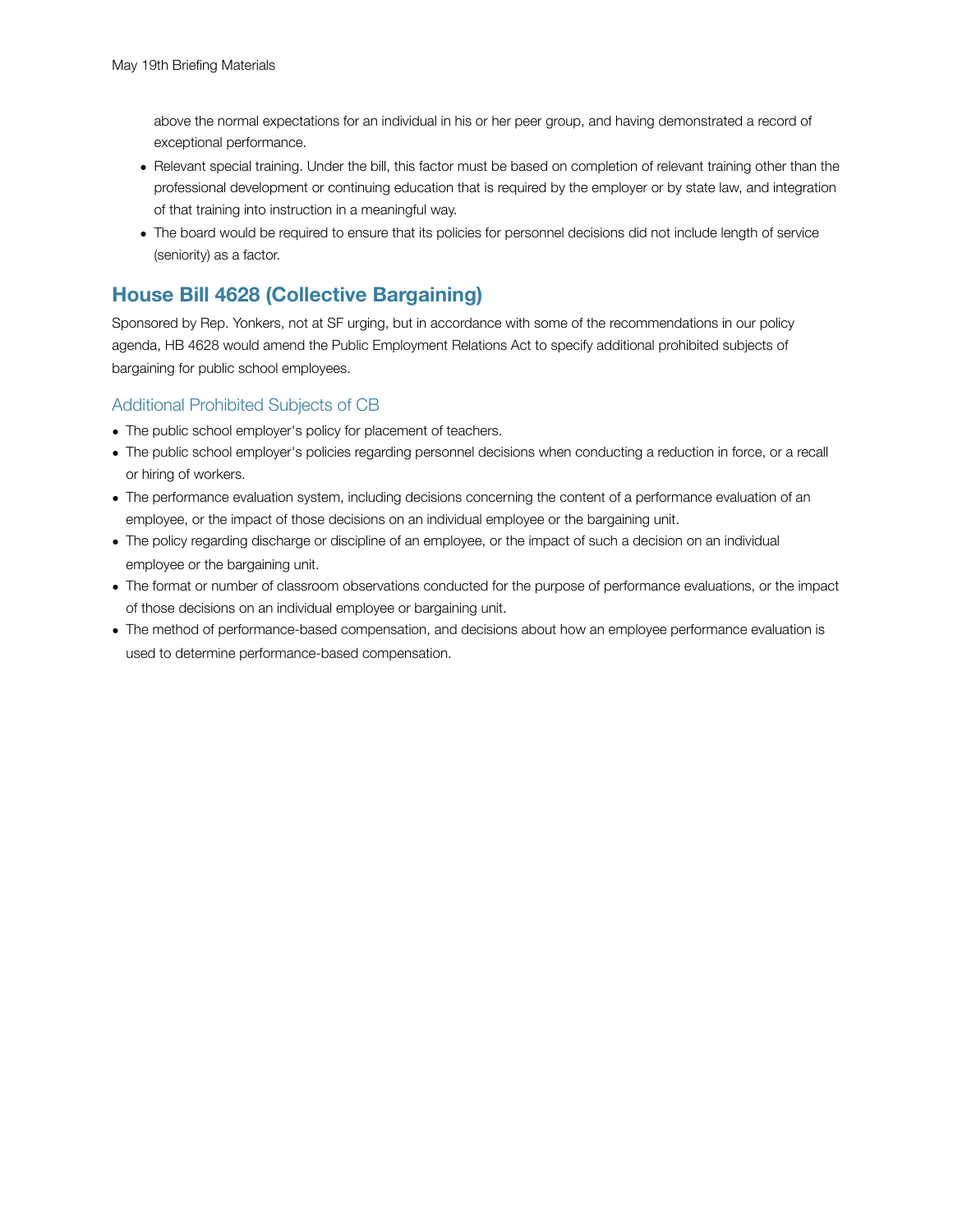# Things You Need to Know

### **Timing of Evaluations**

You will get a lot of questions from members who are being pressed by EdTrust and others to do an evaluation package BEFORE passing the four bills mentioned above. EdTrust and StudentsFirst disagree on timing. EdTrust urged legislators to hold these bills until their evaluation bill could be introduced and moved at the same time. Rep. Scott had the votes and wanted to move the four bills ASAP. He asked StudentsFirst for our guidance. I told them to push it through now and we'll work on eval and merit pay legislation in the next couple of weeks. EdTrust is working with Jason Mancini, our main house contact, on the eval legislation. Sarah Hubbard, our lobbyist, is friends with Amber and is staying on top of the eval drafting process. Jason expressed frustration with EdTrust. He thinks they are unnecessarily delaying the process. We have a summer intern working with Kate right now to help put together a gold standard eval process that we can hopefully share with EdTrust and Jason. You will of course be given all of the material to review before it's made public.

### **Collective Bargaining**

StudentsFirst did not work directly with the House on the collective bargaining bill and we have not expressed public support for the bill. However, many of the things they included in the bill came from our policy agenda and pave the way for implementing a new eval process, mutual consent and performance based RIFs.

## **Special Thanks**

The two tenure bills were very difficult to figure out. Without the help of Kate, Eric and Nithya (who did a great analysis) I would have not been able to piece it together. Craig and Dana also helped tremendously on the powerpoint presentation. As did Kate and Eric. It was a team effort.

Also, if given the chance, you should thank Jason Mancini who literally ran every amendment by me before deciding to allow it in committee. He also sent me multiple drafts of the bills during the drafting process.

And of course Rep. Scott. He really oversaw this entire process.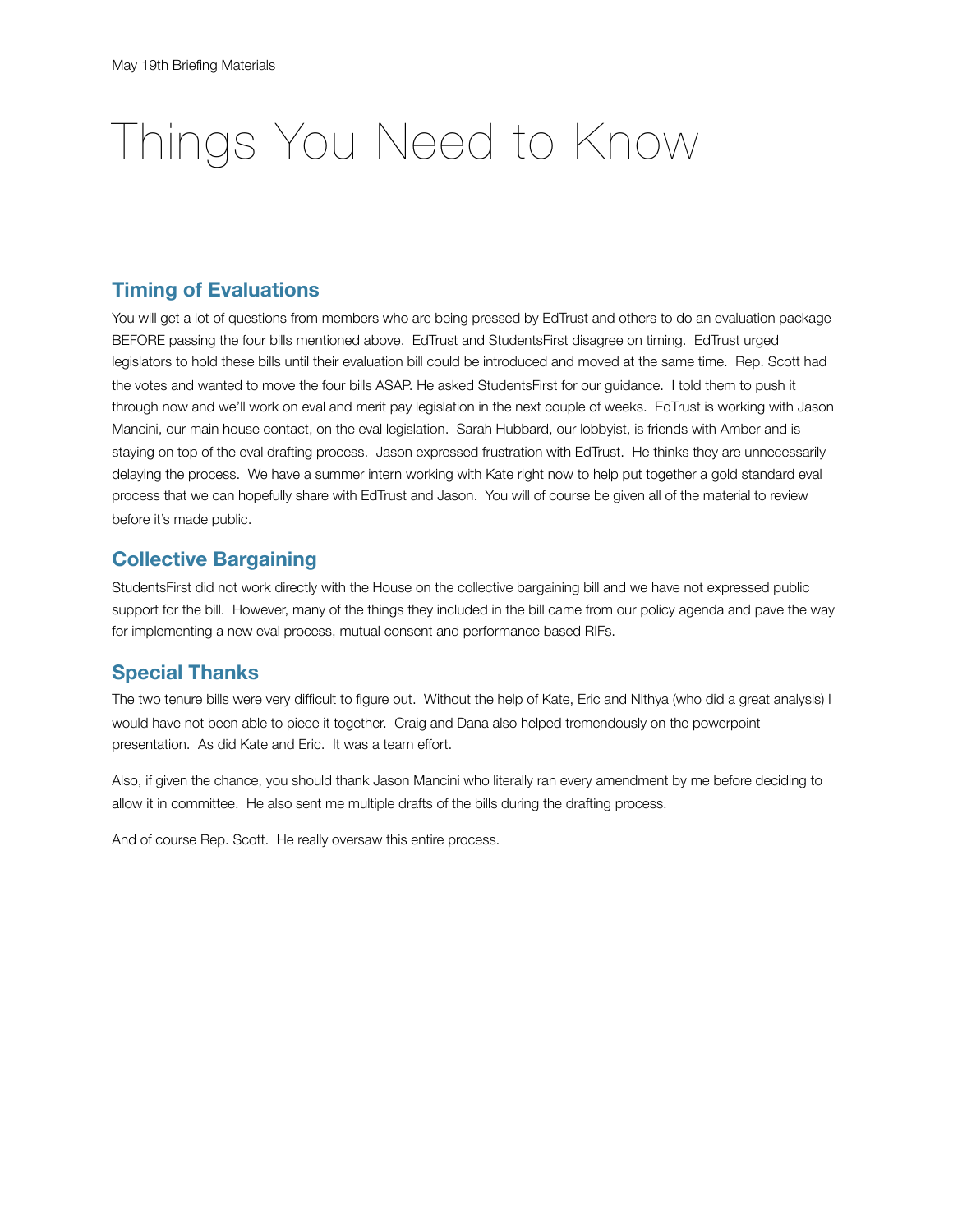Appendix A

Presentation given to educators from the Education Alliance.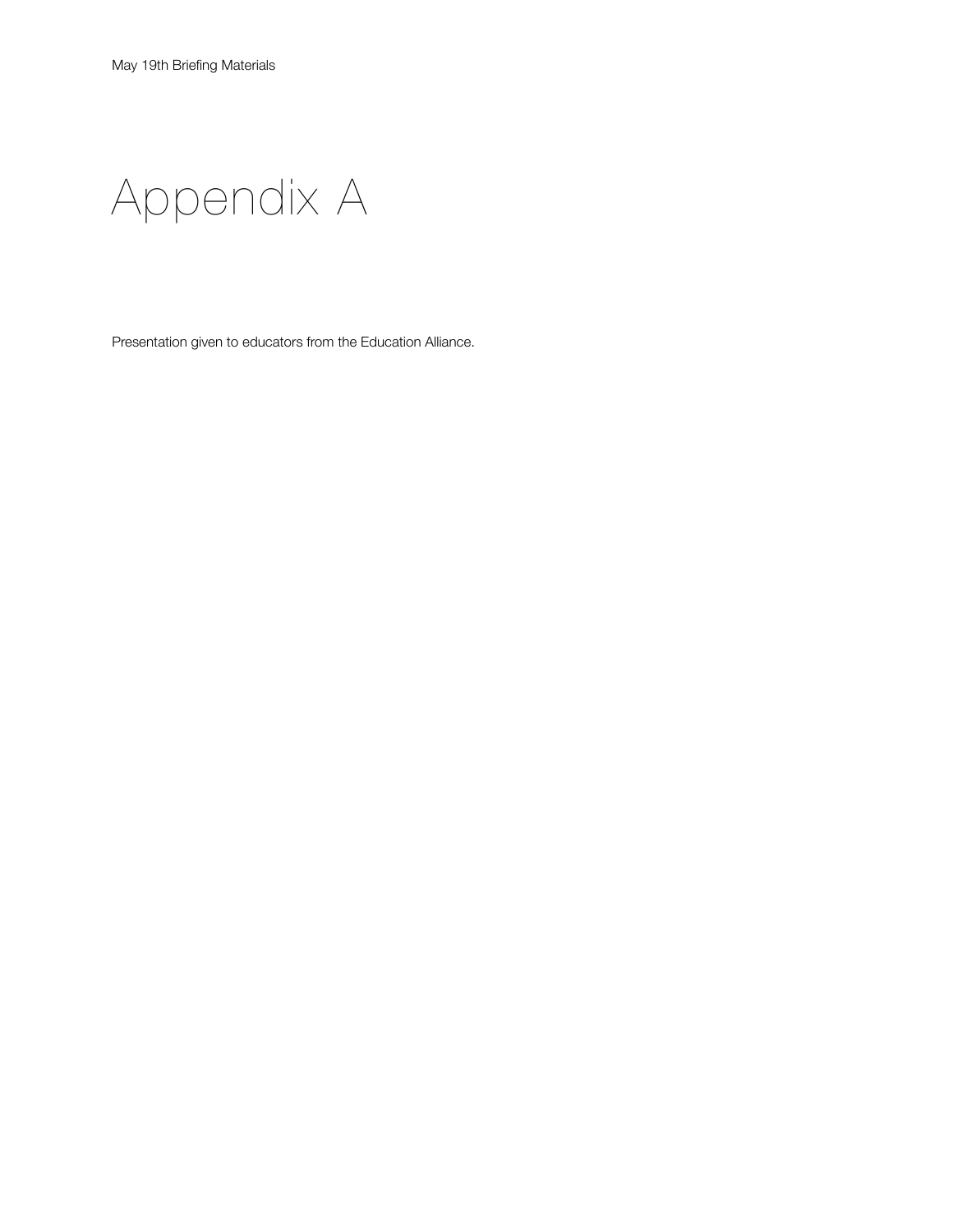Develop district & school goals

Create standing  $union$ management committee

**Clarify** educator evaluati on purpose, goals, values & principle s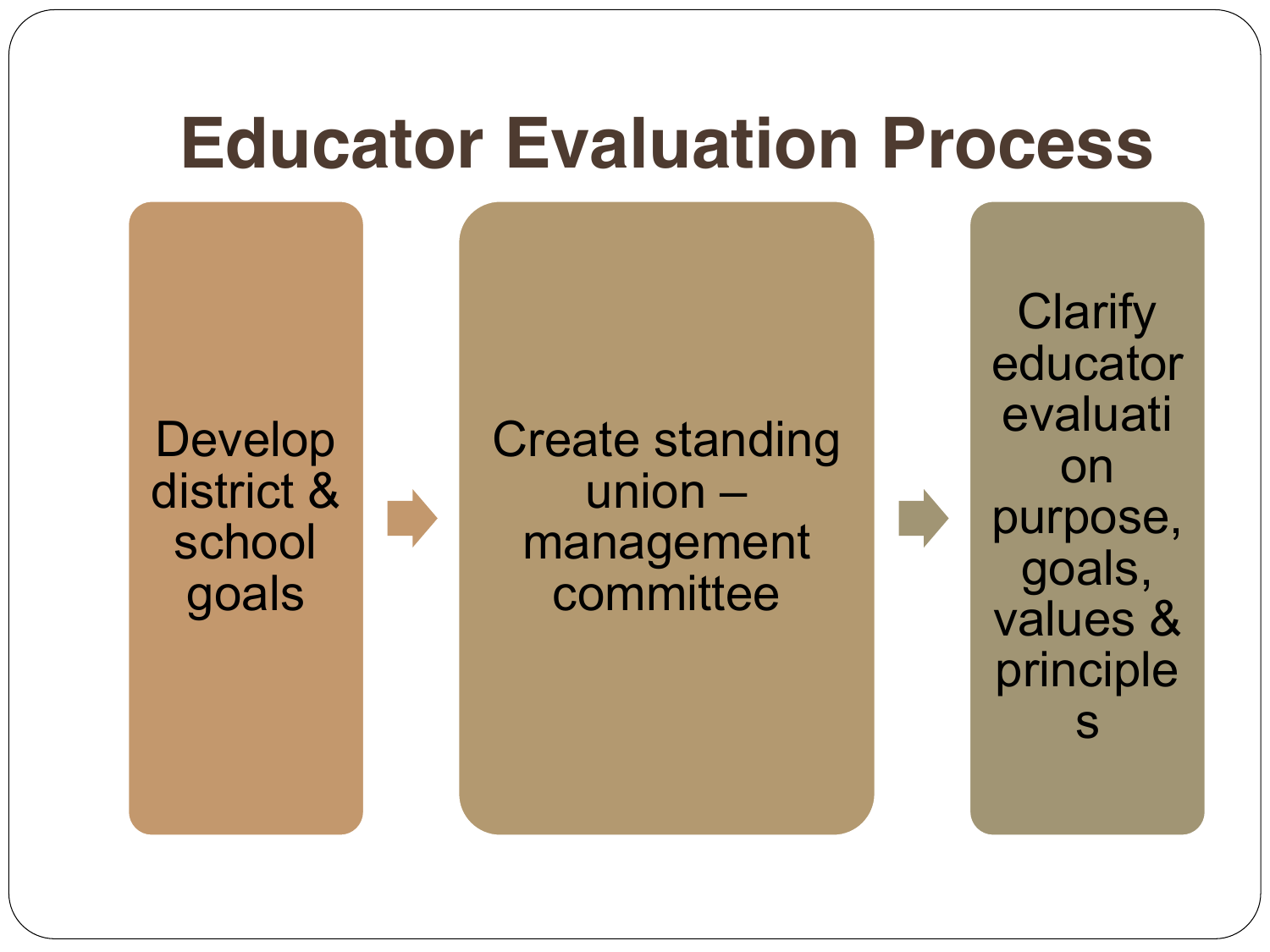**Review** educator evaluation & performan ce models Define the parameter s of the model what gets evaluated

Define who is evaluated and when, who evaluates, & use of evaluation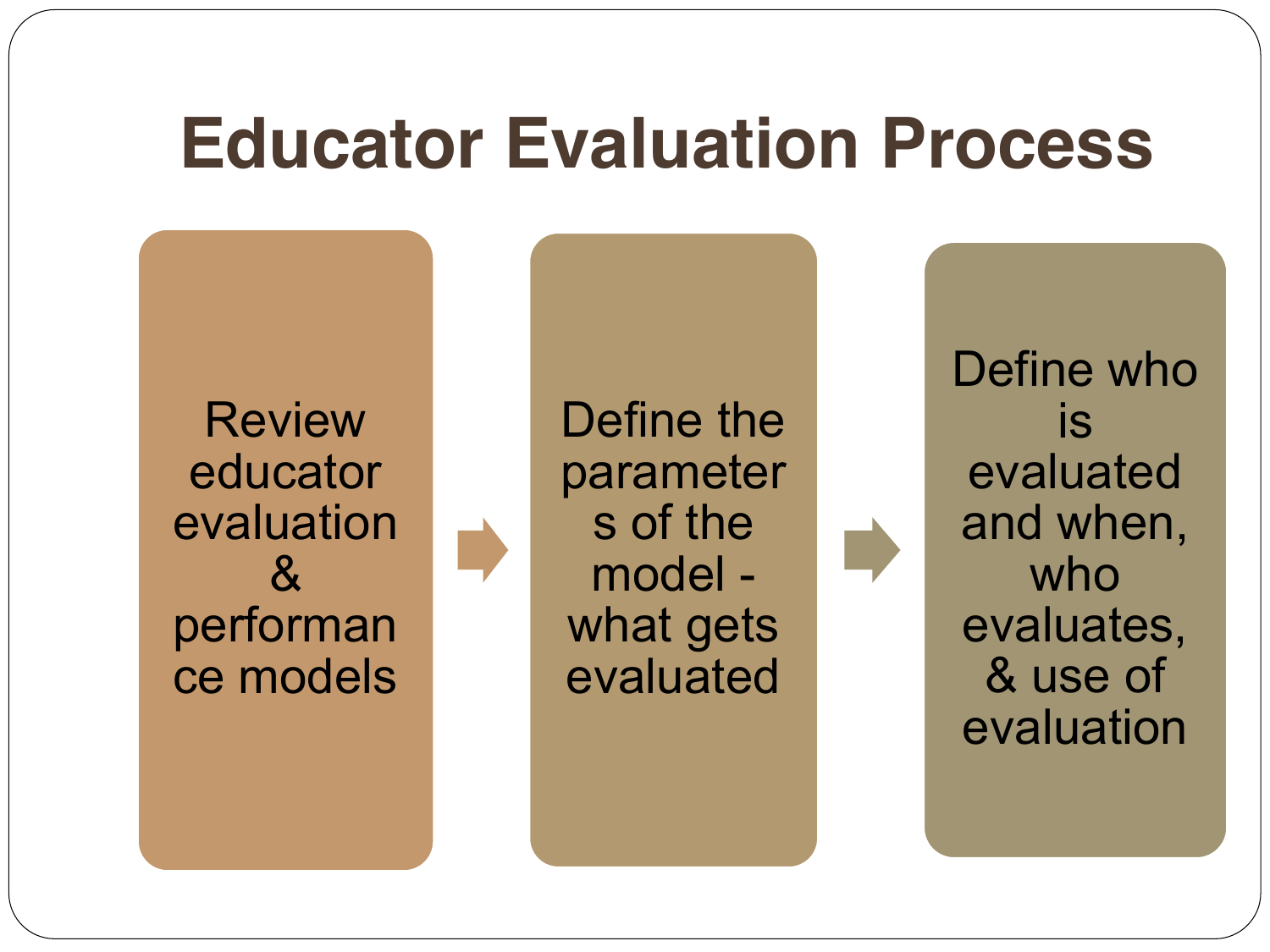**Negotiat** e the educator evaluatio n system

**Communicate** all elements of the educator evaluation system

Develop procedur es & material s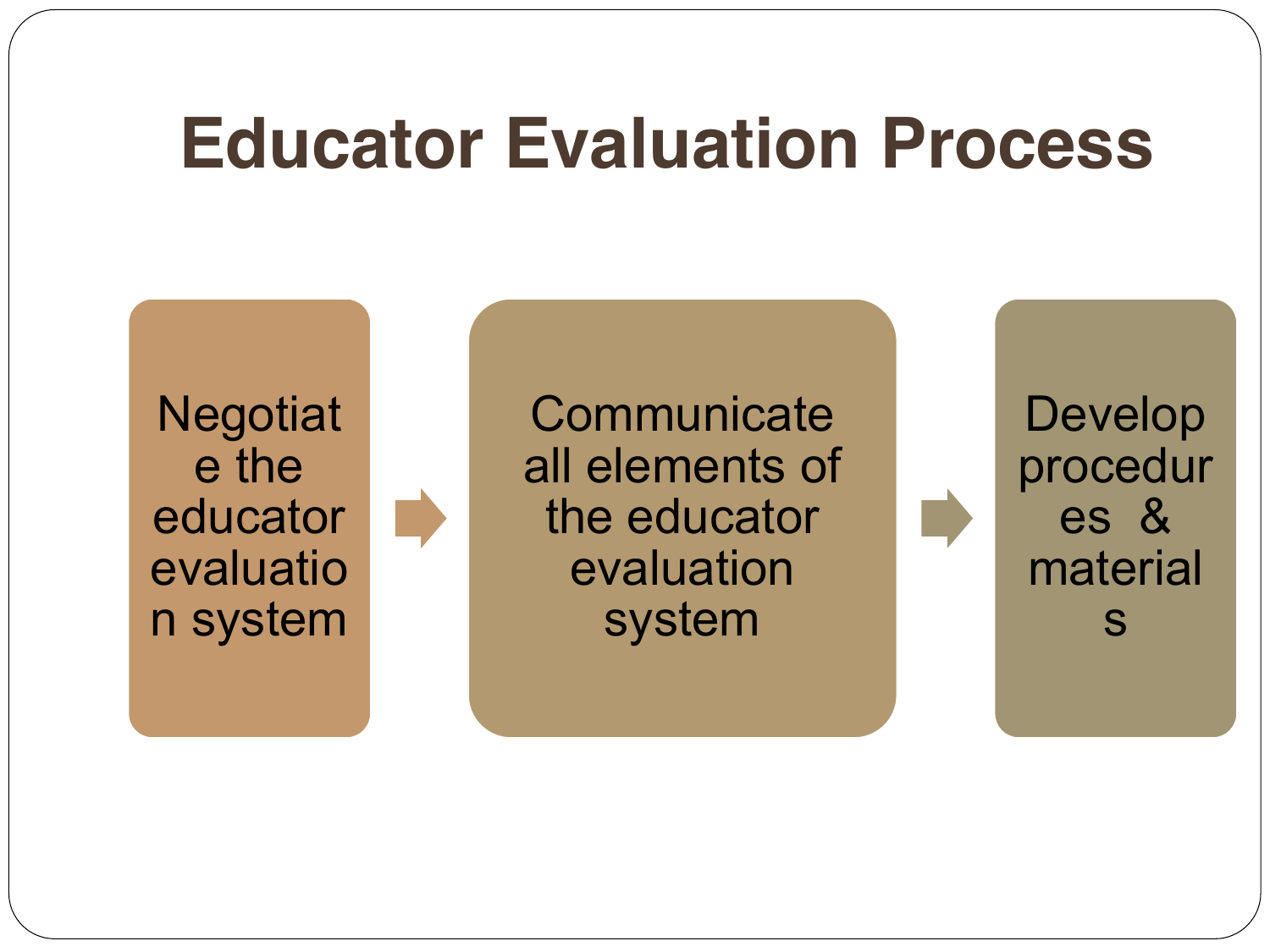Provide appropriate training to all educators in the district



Pilot the system

**Identify** 

and

address

issues as

they arise

during the

pilot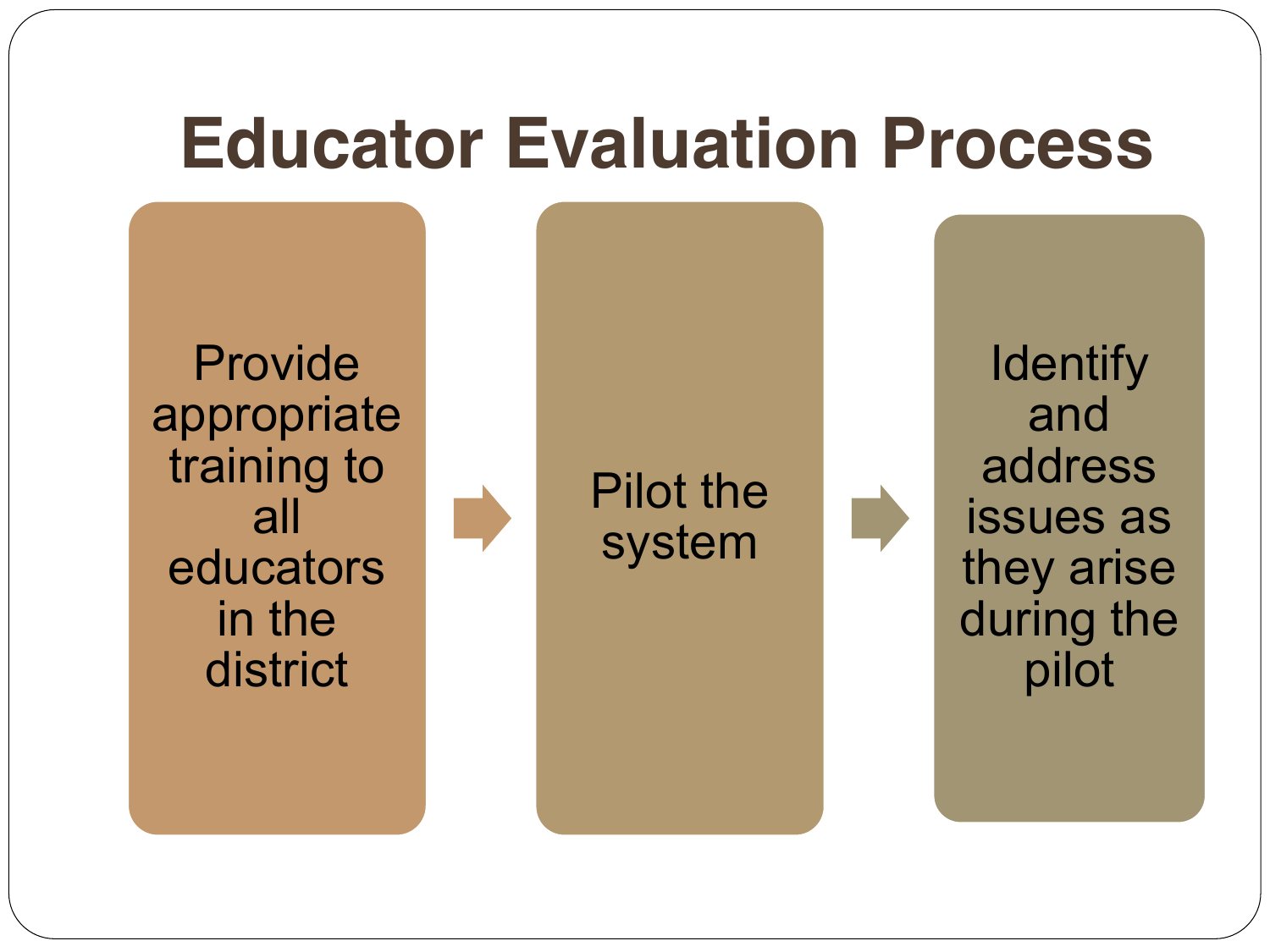Begin district wide implementati on

**Educators** begin process of documenti ng practice & student growth

Educato rs reflect on their practice and their role in student growth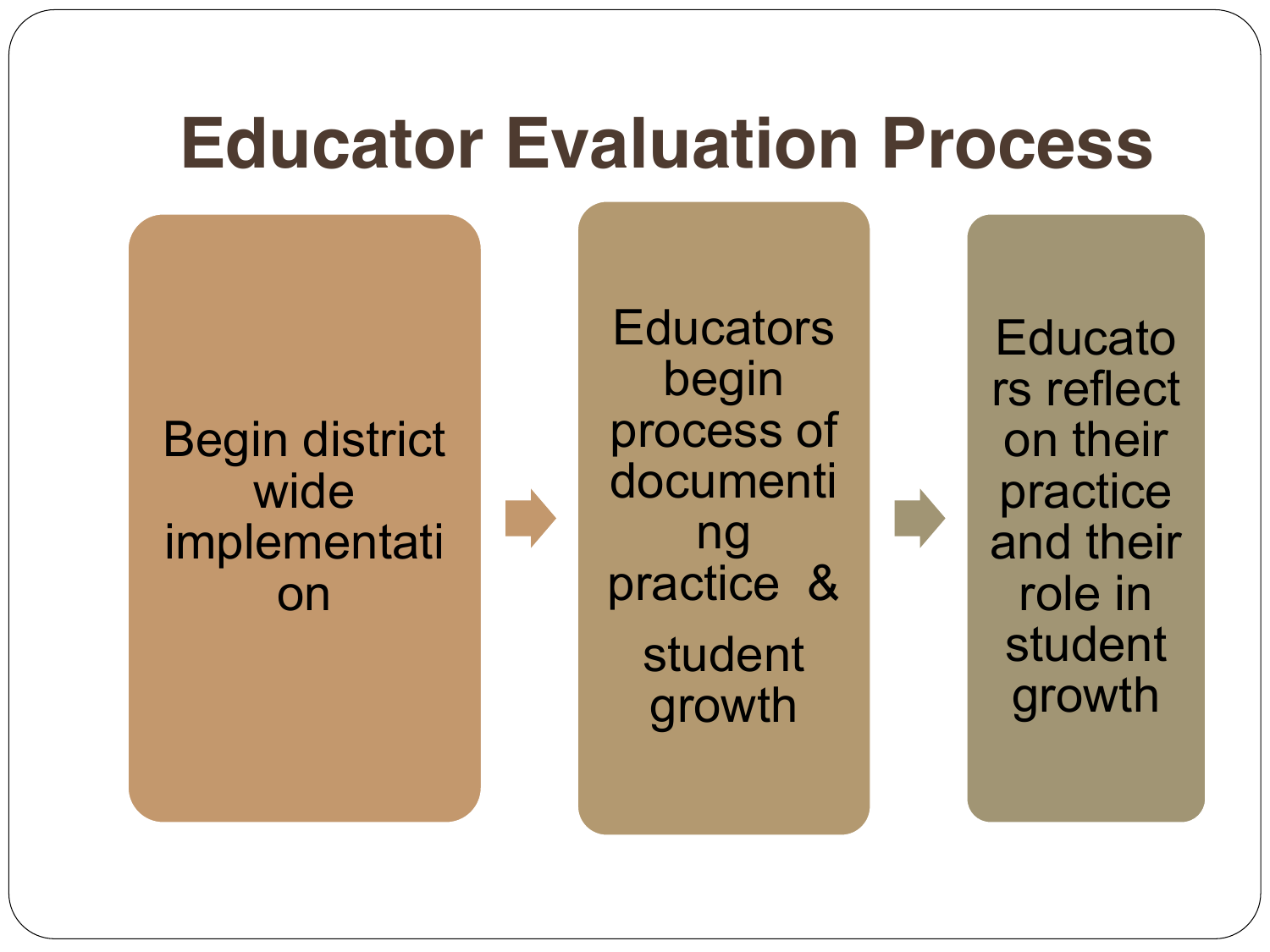**Educators**  $^{\prime}$ supervisor s review the evidence

**Educators** and supervisors confer and make judgment on educators' performance

**Evidence** and outcome are kept for future performan ce discussion s